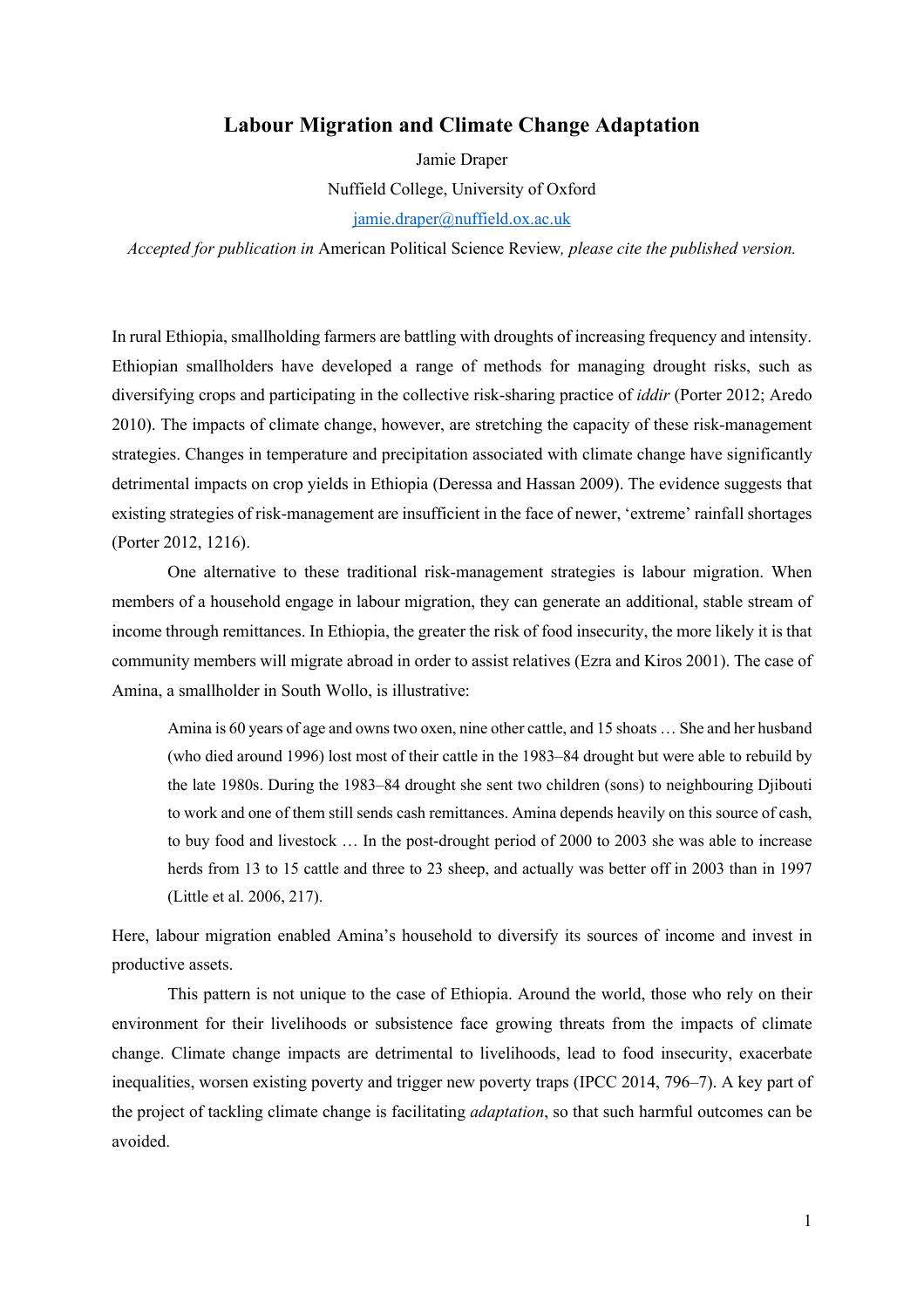Recently, some academics, policymakers, and international institutions have suggested that international labour migration should be promoted as a strategy of adaptation to climate change (Webber and Barnett 2010; Asia Development Bank 2012; Black et al. 2011; de Moor 2011). As the case of Amina – and a growing body of social scientific evidence – shows, labour migration can make it possible for some people living in precarious environments threatened by climate change to survive, and perhaps even to thrive. Advocates of using labour migration policy as a tool of climate change adaptation argue that if high-income states were to open their borders to more labour migrants from regions affected by climate change, then the most vulnerable would be better-placed to protect themselves against its worst outcomes.

This paper examines the prospects and pitfalls of using labour migration policy as a tool of climate change adaptation. Paul Baer (2006, 131) distinguishes two central questions about justice in climate change adaptation: "what actions should be taken to prevent or reduce harm to be caused by anthropogenic climate change, and who should carry the costs of those actions?" This paper engages with both of these questions through an analysis of the normative question of whether, and under what conditions, states may permissibly use labour migration policy as an instrument of climate change adaptation.

I argue that states may permissibly use labour migration policy as a tool of climate change adaptation, and that they may even have a duty to do so in some contexts, but that they are subject to two important moral constraints. The first constraint relates to the *voluntariness* of labour migration. If states are to use labour migration as a tool of climate adaptation, then they must also provide acceptable alternative options for adaptation that enable those who do not wish to migrate to adapt where they are. This is so that those vulnerable to climate impacts are not forced to migrate, and thereby to sacrifice their morally significant interests in being able to remain where they are. The second constraint relates to the *fairness* of labour migration. Receiving states may not impose restrictive terms on would-be migrants in order to make accepting greater numbers of labour migrants less costly for themselves. This is because in the context of climate change adaptation, offering such terms represents an unfair attempt to shift the costs of adaptation onto the most vulnerable.

In making these arguments, the paper brings together two literatures in political theory, the climate justice literature and the migration justice literature, in a new way.<sup>1</sup> The paper draws on existing arguments in the migration justice literature about immigration and poverty, but shows that the context of climate change alters the moral landscape of such debates – in particular, by making it possible to reach fairly strong conclusions on the basis of only fairly minimal normative commitments. The paper also draws on arguments about fairness in distributing the costs of tackling climate change, but shows that such arguments have further reach than is sometimes assumed – in particular, they are relevant not

<sup>&</sup>lt;sup>1</sup> For overviews, see Moellendorf (2015) and Fine (2013) respectively.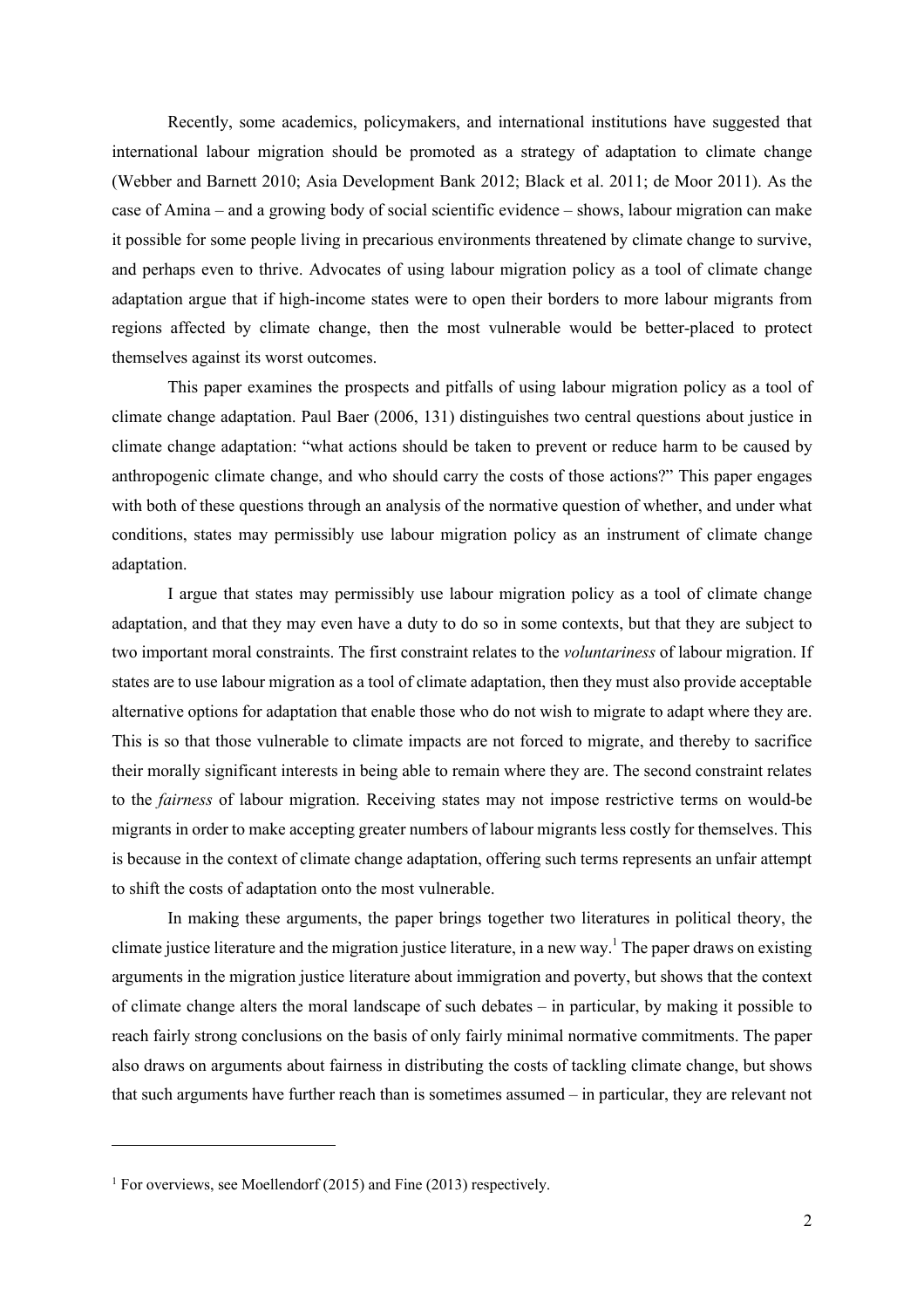only for disagreements about how entitlements to emit should be distributed, but can be "integrated" into debates in other domains, such as migration policy (Caney 2012). The paper thus not only confronts an important practical problem, but also sheds theoretical light on the ways in which different issues in global justice relate to each other.

The form of migration that I focus on here – international labour migration – is only one part of the broader phenomenon of climate-related migration and displacement. The evidence suggests that most migration relating to climate change will take place within state borders (Piguet, Pécoud and de Guchteneire 2011). Researchers have also distinguished a number of different ways in which climate change may drive migration and displacement, which include extreme weather events that cause reactive displacement; impacts such as sea level rise that gradually make villages, cities, and perhaps even entire small island states uninhabitable; and pressures on resource and food security that amplify existing sources of political instability and conflict (Kälin 2010). Each of these different forms of migration and displacement are likely to raise different moral considerations to those that arise in relation to international labour migration.

The reason I focus on international labour migration here is two-fold. First, the extent of other forms of climate-related migration and displacement will depend not only on the nature, severity and scale of climate impacts change that unfold over time, but also on the opportunities for international migration that are made available in the first place. Fewer opportunities for international labour migration may mean that more of those affected may engage in internal migration instead, or a lower adaptive capacity may lead to more displacement resulting from climate change impacts. As such, it is important to know what opportunities *should* be made available in the first place. Second, international labour migration raises important questions about the duties of states in the international order and merits critical attention even if it ultimately represents only a small share of all climate-related movement.

I also make two background assumptions in the arguments that I develop. First, I assume what Joseph Carens (2013, 11) calls the "conventional view" on immigration: that "states are morally free to exercise considerable discretionary control over the admission and exclusion of immigrants." Thisright is not unlimited – states may be required to admit some persons, such as refugees – but until such limitations are established, I assume that states have a discretionary right to exclude would-be immigrants. Second, I assume that states have duties to facilitate adaptation to climate change, as part of a collective international project of tackling climate change. States' primary duties are to prevent climate change impacts from occurring by engaging in mitigation – and the more mitigation we undertake, the less adaptation will be required – but some climate change impacts are already occurring, and some are locked in due to the inertia of the climate system. This means that adaptation will be part of any plausible attempt to tackle climate change (Caney 2010, 204).

I adopt these assumptions because it is against the background of these assumptions that moral questions concerning the justifiability of labour migration policy as an instrument of climate change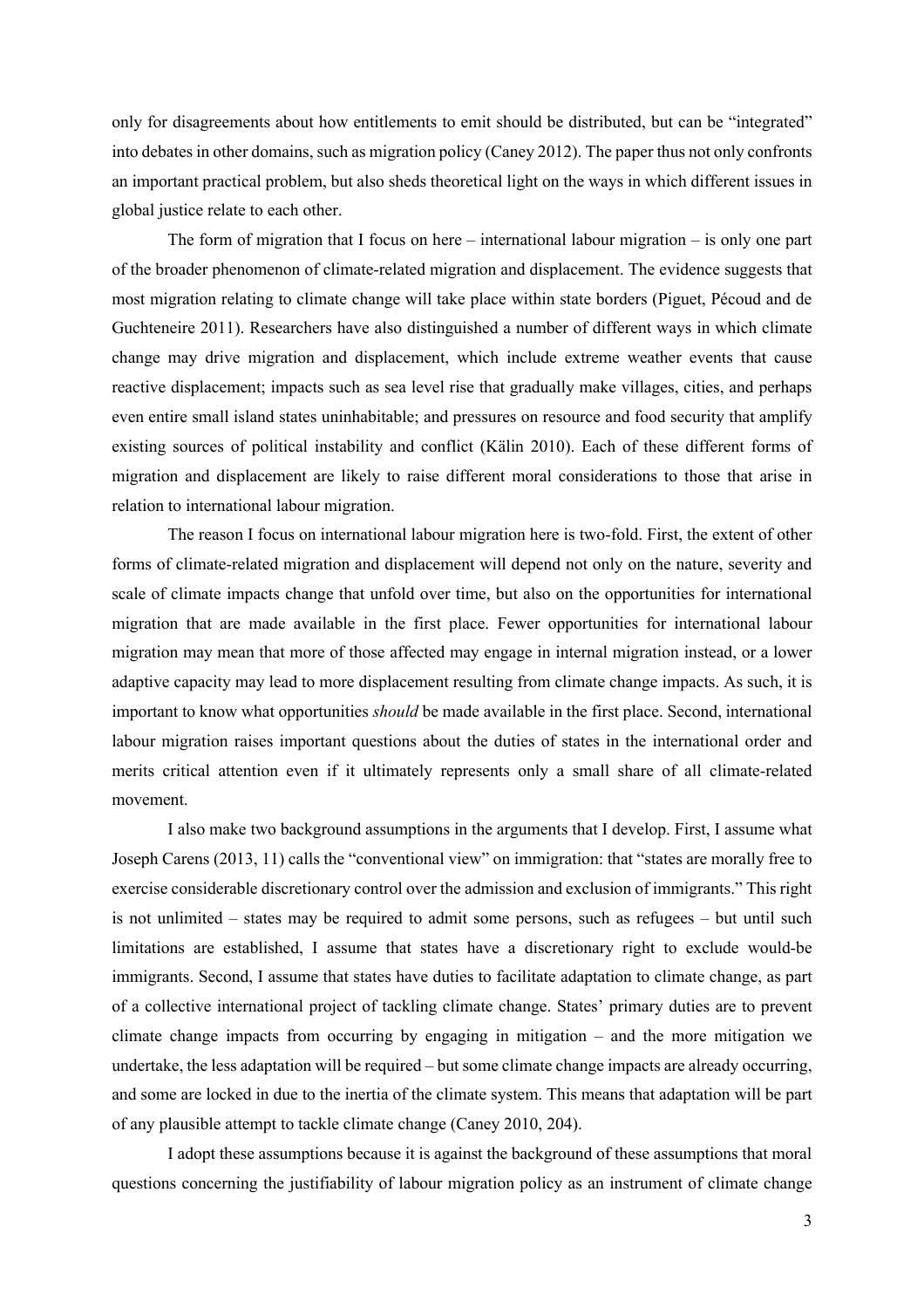adaptation arise. If states were morally required to adopt an open-borders policy, or if states had no duties to facilitate adaptation to climate change, then whether or not they may permissibly discharge their duties to facilitate adaptation to climate change by expanding opportunities for labour migration would be a moot point. These assumptions also reflect widely shared normative commitments in the contemporary international order – or at least normative commitments that states often profess. Adopting these background assumptions thus helps usto navigate the normative questions about climate change and labour migration that confront us in the here-and-now.

First, I set out the proposal for using labour migration policy as a tool of adaptation and the social scientific evidence that underpins that proposal. Then, I argue that states may discharge their duties to facilitate adaptation by expanding opportunities for labour migration, and may even have a duty to do so, but that they must also provide acceptable alternative options for adaptation *in situ*. Finally, I argue that states may not offer restrictive terms to labour migrants when labour migration is used as a tool of climate adaptation.

## **Labour Migration Policy as a Tool of Climate Change Adaptation**

Climate change adaptation, in the most generic sense of the term, is simply "the process of adjustment to actual or expected climate and its effects" (IPCC 2014, 5). This could cover a broad range of actions, such as the construction of levees and sea walls, the subsidisation of flood insurance, the development of early warning systems for typhoons, and so on. But one common strategy of climate change adaptation is to make those who face those impacts more *resilient* – that is, better able to protect themselves against the harms associated with climate impacts (see Folke, 2006).

We know that differences in vulnerability to climate harms are widely attributable to socioeconomic status, and that those in poverty are especially at risk of harmful outcomes (IPCC 2014, 6–8). As such, one way to make people more resilient is to make them better off. Those who are better off are often able to leverage the resources that they have available to them to avoid the harms of climate impacts – for example, by using capital to invest in irrigation systems that make them less dependent on particular patterns of rainfall. Indeed, one of the reasons why poverty and disadvantage are so troubling is that they inhibit our ability to enjoy secure "functionings" under conditions of risk and insecurity (Sen 1999, 87–110; Wolff and De-Shalit 2007, 63–73). This link between poverty and vulnerability helps to explain why climate adaptation goals often overlap with broader development and poverty eradication goals (Ayers and Dodman 2010; Schelling 1992).

We have clear evidence that labour migration from low- to high-income states is effective in reducing poverty (Oberman 2015). At the household level, labour migration can work as a strategy for increasing incomes and spreading risk. Those who move from a low- to a high-income state can increase their own income, and the remittances they send to family members can make them better off, free up resources for investment in productive assets, and provide a stable income stream (Stark and Bloom 1985; Massey et al. 1993; Stark 1991). Remittances may also indirectly benefit non-migrant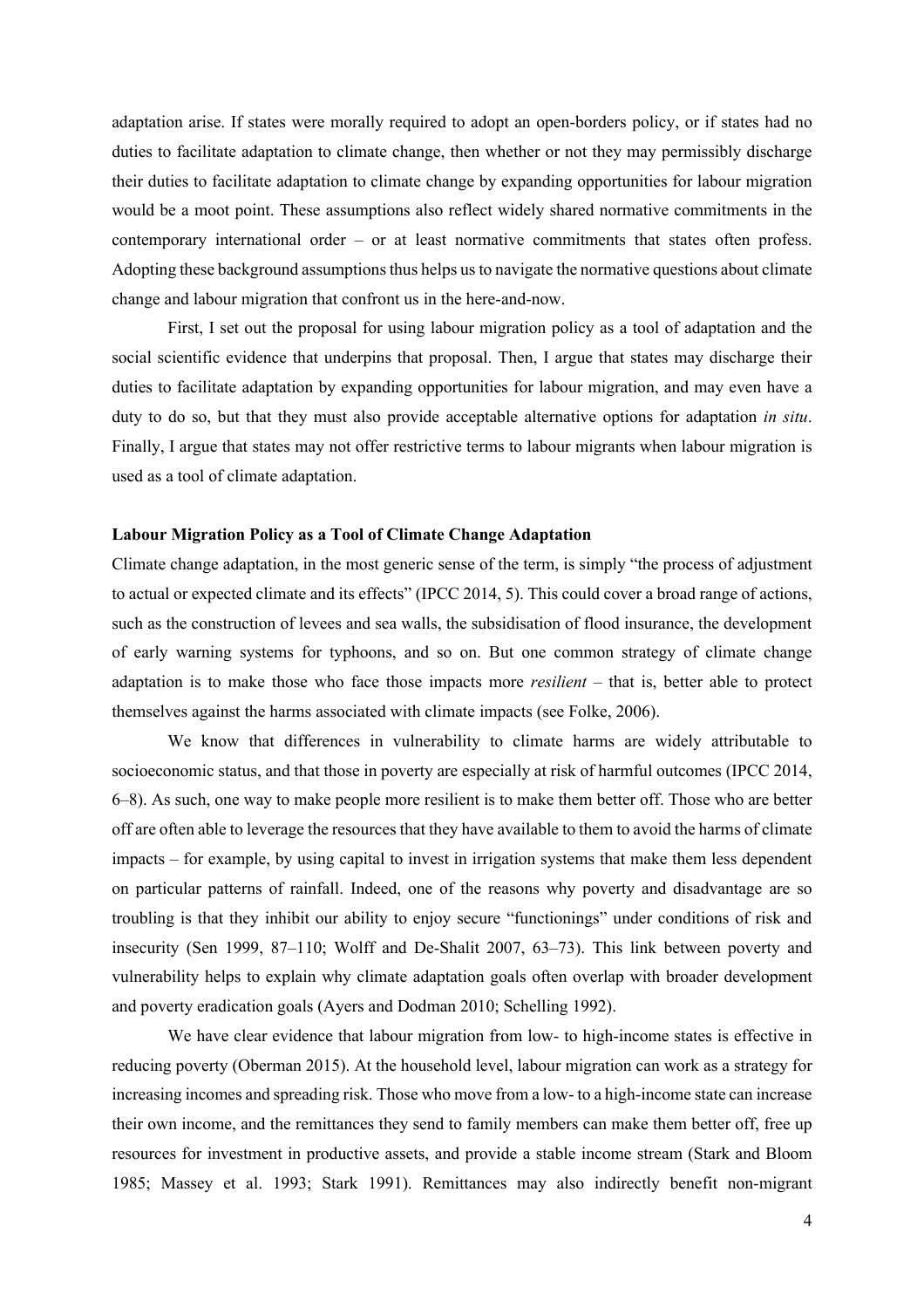households, for example by stimulating local economic activity (Taylor 1999). Temporary and 'circular' forms of labour migration are often particularly effective in promoting poverty reduction and development, partly because migrants who plan on returning tend to remit a higher proportion of their income (Dustmann and Mestres 2010). 2

Of course, labour migration is not a silver bullet for poverty reduction and development, and it does raise some important concerns. Some concerns, such as concerns that remittances are largely spent on conspicuous consumption rather than development, are often overstated (De Haas 2005, 1274–75; Oberman 2015, 242–43). But one important concern is that the emigration of those with highly valued skills or who provide important care services may create a "brain drain" (Docquier and Rapoport 2012) or "care drain" (Isaksen, Devi and Hochschild 2008) amongst those who stay behind. This is a real concern, especially in certain sectors and contexts, but as a general phenomenon it is less widespread than is often assumed (De Haas 2005, 1272–73). Skilled emigration is also often accompanied by a "brain gain" (Stark, Helmenstein and Prskawetz 1997), where remittances enable investments in education or where returning migrants share knowledge. There are also a range of policies – such as raising domestic salaries for skilled workers, encouraging diasporic networks, and investing in the provision of institutional care services – which can limit the costs of brain and care drain without sacrificing the benefits of migration (Kapur and McHale 2005; Gheaus 2013, 15–20).

These results give us good reason to believe that labour migration can function as a mechanism of climate change adaptation (Gemenne and Blocher 2017; Bardsley and Hugo 2010; Tacoli 2009). Those who are vulnerable to climate impacts are often vulnerable because of their poverty and disadvantage, and so we can expect that if labour migration helps to alleviate poverty and disadvantage, then it will also help to make people more resilient to climate impacts. The direct relationship between labour migration and resilience to climate impacts has been studied less extensively than the relationship between migration and development, but studies in Ethiopia (Gray and Mueller 2012), Vietnam (Adger et al. 2002), Mexico (Hunter, Murray and Riosmena 2013), the Philippines (Yang and Choi 2007), across South Asia (Maharjan et al. 2020), and in cross-national contexts (Warner and Afifi 2014) have all demonstrated that labour migration can have this adaptive function, at least in some circumstances. These results are not unambiguous, but overall, they lend support to the idea that labour migration can work as a strategy of adaptation to climate change. Researchers working on the climatemigration nexus increasingly argue that migration is a form of climate adaptation, precisely because it can make those vulnerable to climate change impacts more resilient (Black, Bennett, Thomas, and Beddington 2011; McLeman and Smit 2006).

As a result of this body of social scientific evidence, some have argued that high-income states should expand opportunities for labour migration in order to promote adaptation to climate change. In

<sup>2</sup> 'Circular' migration here refers to iterated forms of temporary migration.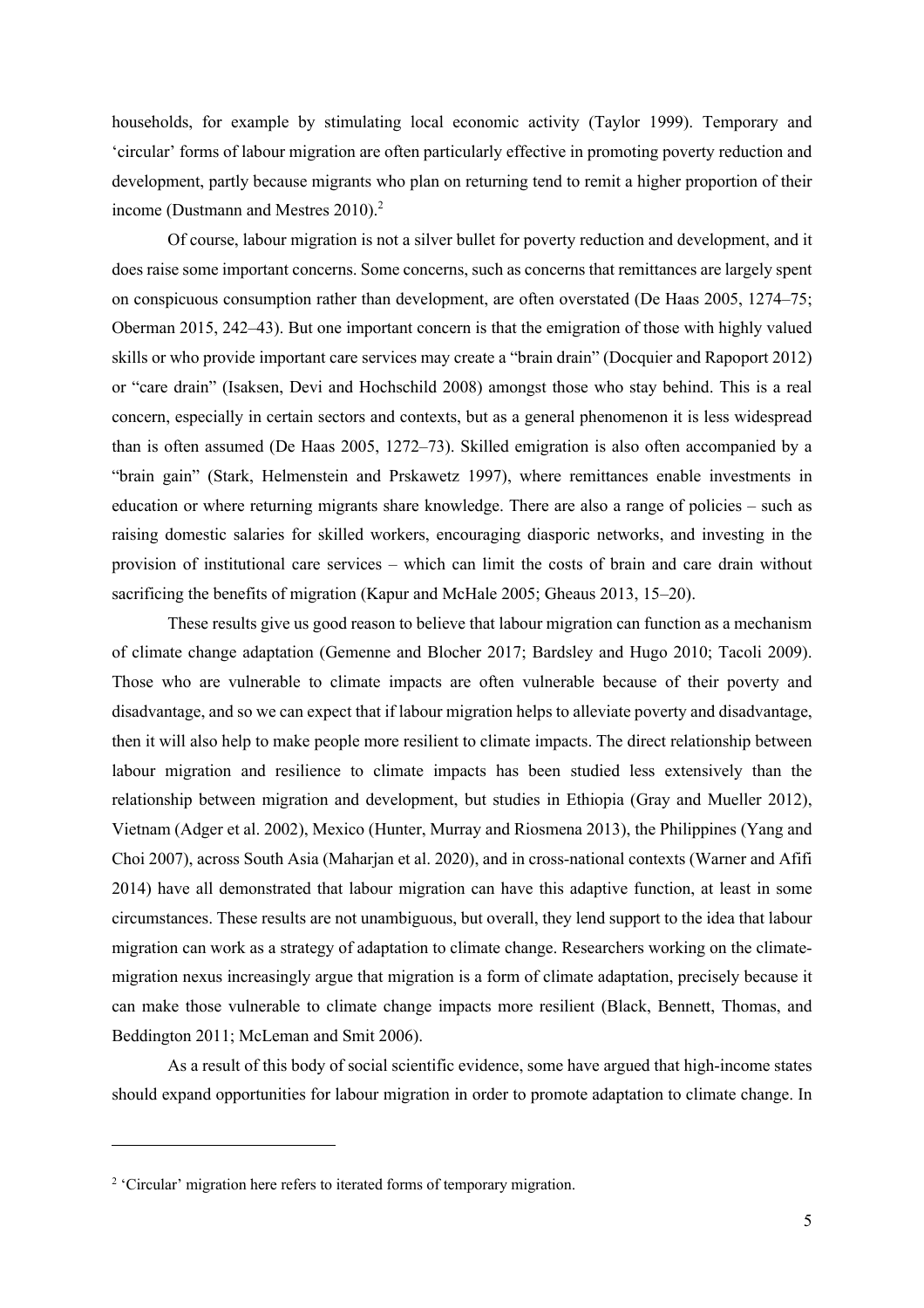a report for the World Bank, Michael Webber and Jon Barnett (2010, 32) have argued that developed states should enable the adaptive function of labour migration by reducing barriers to entry, recruiting from amongst those vulnerable, reducing the transaction costs of remittances, and providing housing and employment assistance to labour migrants. Similarly, the Asia Development Bank (2012, 72–73) stresses that "international migration can play a key role in fostering the resilience of households and communities." They recommend that governments negotiate regional or bilateral freedom of movement agreements and expand opportunities for both permanent and temporary labour migration. In a report for the UK government, Richard Black et al. (2011, 175–76, 183–85) have recommended that circular migration schemes between low- and high-income countries be expanded, and that labour migration policies support those most at risk of being 'trapped' in place due to environmental changes and poverty.

Under all of these proposals, high-income states would open their borders to greater numbers of those most vulnerable to climate change impacts, in order to promote the resilience of their households and communities. We can expect that individuals who take up opportunities for labour migration would remit a portion of their increased income to their families and communities, enabling them to better protect themselves against the impacts of climate change – though no labour migrant would be obliged to do so. The most defensible versions of the proposal will also involve high-income states adopting more active policies – such as encouraging recruitment from climate-vulnerable areas, financing skills training programmes, providing housing and employment assistance to labour migrants, paying for travel costs, and capping fees on remittance transfers – to promote the adaptive function of labour migration. They will also require receiving states to finance policies that limit the effect of brain or care drain where that is a concern, so that significant costs are not imposed on stayee communities.<sup>3</sup> Different configurations of policies will likely be appropriate in different contexts, depending on (amongst other things) the different dynamics of labour markets in receiving states and communities affected by climate impacts and the extant policy frameworks that regulate labour migration. And different configurations will also be more or less demanding for the receiving state, depending on the costs that they impose. But in general, these more demanding policy packages promise to better fulfil states' duties to facilitate adaptation to climate change.

In order to serve their aim of facilitating adaptation to climate change, labour migration policies would also need to be targeted towards communities that are vulnerable to climate change impacts and stand to benefit from labour migration. The empirical evidence suggests that climate change impacts are often intertwined with pre-existing social, economic, demographic, environmental and political drivers of migration in complex ways, which means that it is difficult to identify particular individuals whose migration can be attributed to climate change (Black, Kniveton and Schmidt-Verkerk 2011;

<sup>&</sup>lt;sup>3</sup> In contexts where the costs of brain or care drain cannot be effectively limited, then this should count against the proposal, and may even make it impermissible. This only limits the scope of labour migration, however, rather than undermining the proposal altogether.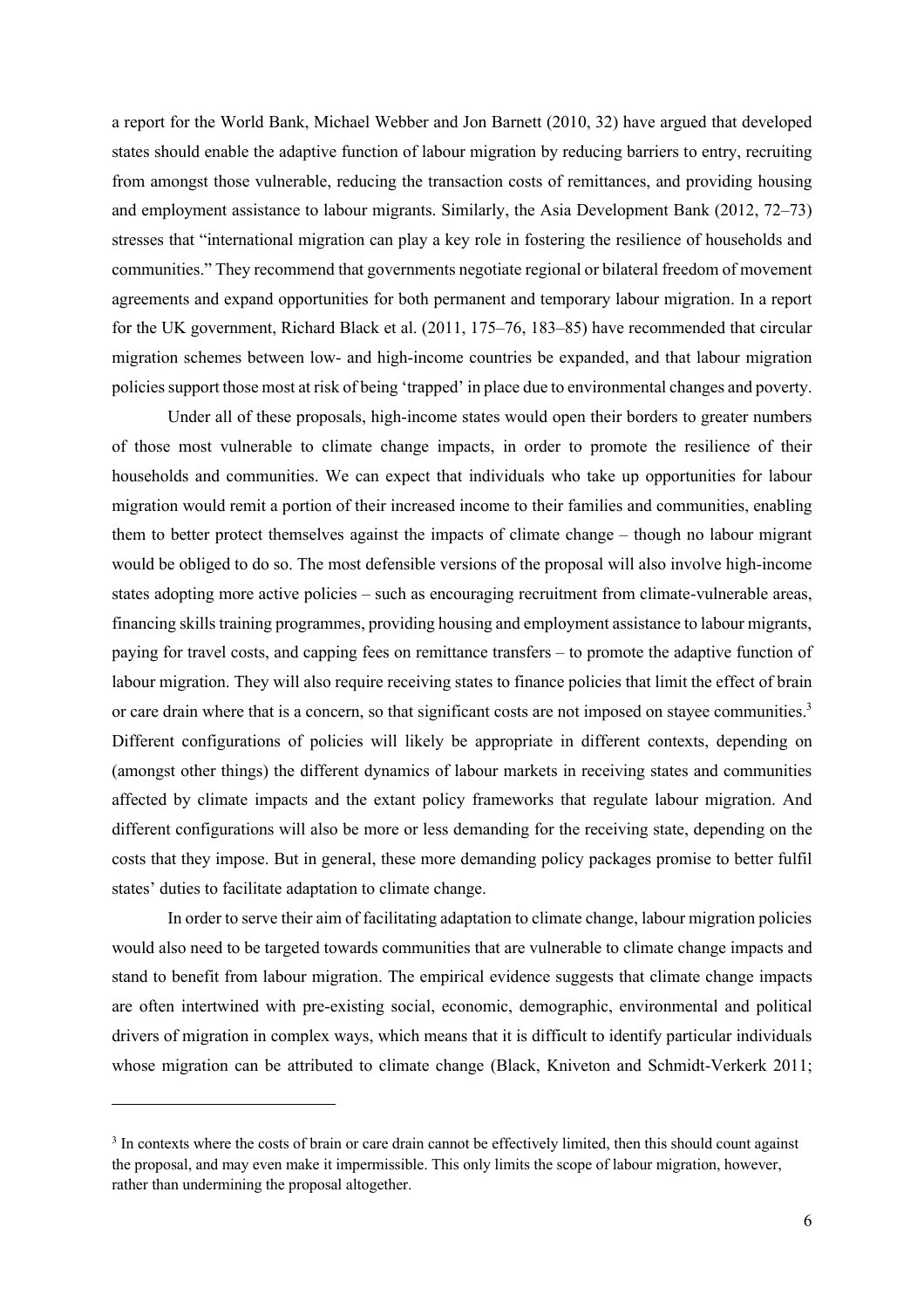McLeman and Hunter 2010). This means that it would be unwise to make eligibility for labour migration programmes conditional on individuals proving that they need to move because of climate change, since such a requirement would be effectively impossible to meet. A more promising approach would be to identify and target particular geographical and sectoral 'hotspots' for climate pressures that could be alleviated through labour migration (De Sherbinin 2014). Such an approach may prove to be over-inclusive in some cases, but labour migration has three important advantages which should negate any concerns about over-inclusivity.

First is that labour migration is likely to be a particularly effective tool of adaptation. The resources that labour migration can generate are significant in scale – the World Bank estimates that remittances flows are three times higher than official development assistance (World Bank 2016, 17) – and translate into significant reductions in poverty (Adams and Page 2006). If those benefits travel to the context of adaptation – as we have good reason to expect them to, given the similar causal mechanisms at work – then they are likely to be similarly significant (Gemenne and Blocher 2017, 342– 43). Labour migration may also be less likely to be maladaptive than other interventions. Top-down adaptation interventions are often maladaptive because of phenomena such as elite capture and inequitable participation in planning (Eriksen et al. 2021). Labour migration decisions taken at the household level are a form of bottom-up "autonomous adaptation," which means that they may be less liable to become maladaptive in this way (Fankhauser, Smith and Tol 1999).

Second is that labour migration is likely to be a particularly cheap strategy of adaptation. It costs little to open borders to those vulnerable to climate impacts, and even the more demanding elements of the proposal are likely to be relatively low-cost compared to other adaptation measures such as climate-proofing infrastructure (Narain, Margulis and Essam 2011, 1009). In fact, the costs may even prove to be negative, because states often derive benefits from opening their borders to labour migrants, who may fill skill shortages in the host state's labour market or sustain an aging population (Asia Development Bank 2012, 55; Black et al. 2011, 183–84). As such, proponents of labour migration often describe it as a "win-win" or "triple-win" strategy, given that it will often benefit migrants, sending states, and receiving states (Black et al. 2011, 183; de Moor 2011, 13–15).<sup>4</sup>

Third is that labour migration is likely to be a "no-regrets" form of climate adaptation (Heltberg, Sigel and Jorgensen 2009). As we have seen, labour migration from low- to high-income states can help to achieve other morally important goals, such as development and poverty alleviation. Of course, a labour migration policy that is tailored towards climate change adaptation may look quite different from a labour migration policy that is tailored towards poverty alleviation or development, given the different aims of such policies and the moral constraints that arise in the context of climate change adaptation.

<sup>4</sup> This does not mean that it will not lead to some costs within the state. But where those costs fall unevenly, redistributive policies can also be used to ensure that the least advantaged do not suffer disproportionate burdens.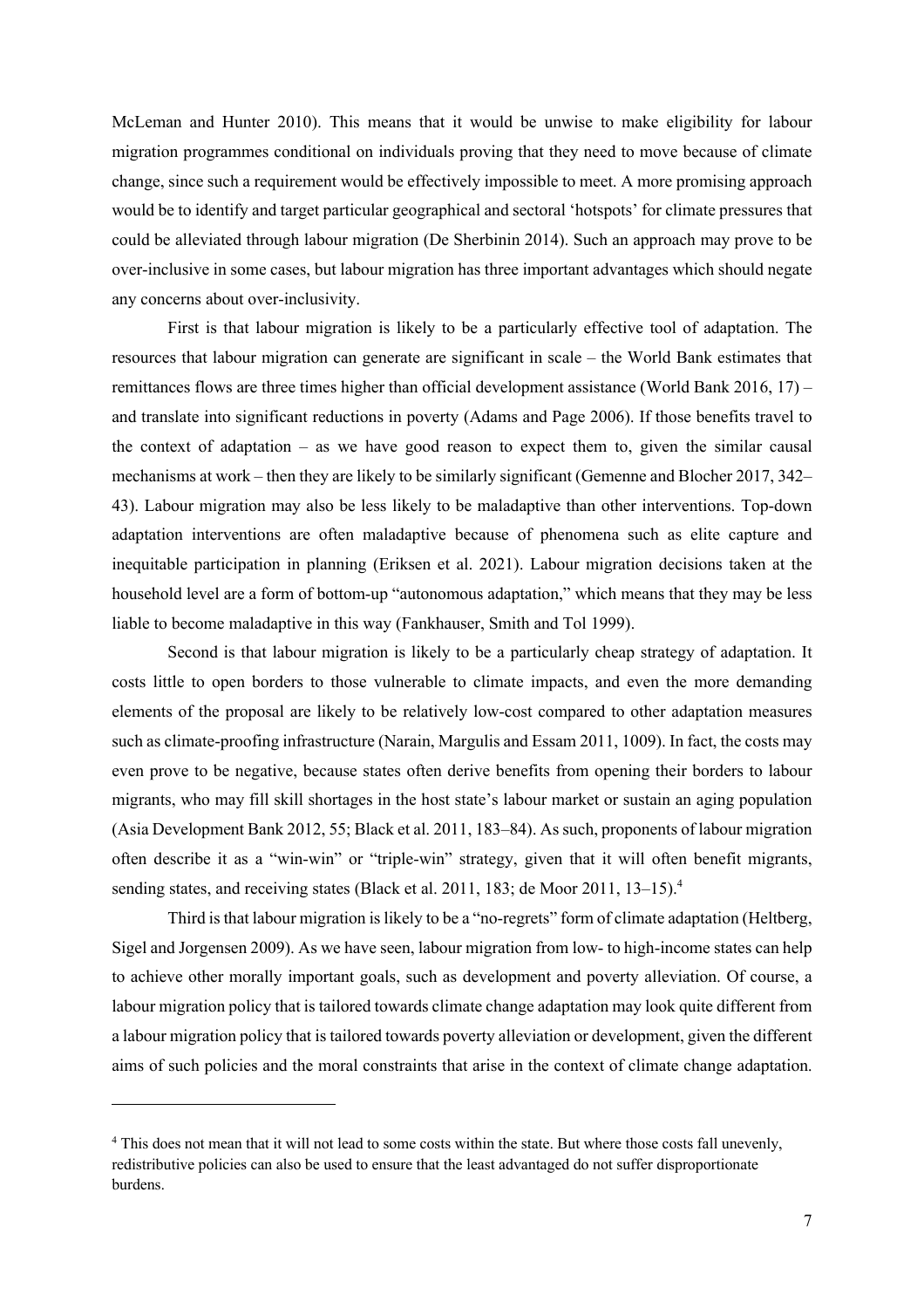But this feature of labour migration means that even if it is overinclusive or proves to be ineffective in reducing vulnerability to climate change in some contexts, it is nonetheless likely to yield significant benefits in these other domains.

### **The Place of Labour Migration in Climate Change Adaptation**

If labour migration policy can function as a tool of adaptation, as the evidence appears to suggest, then it is important to know what role it should play within the project of adaptation to climate change. In answering this question, it is instructive to turn to an analogous debate about the role of labour migration policy in the project of tackling global poverty. This debate provides a useful entry point for our analysis, but as we will see, the context of climate change alters its moral terrain.

Political theorists tend to agree that there is a duty to alleviate global poverty, though many disagree about the grounds, character and extent of that duty. In debates about the relevance of this duty for immigration policy, Kieran Oberman (2011, 2015) has argued that states may not permissibly use immigration policy as a means to address global poverty, because doing so would involve violating a "right to stay" held by those who would need to migrate in order to alleviate their (or their household's) poverty. As Oberman (2011, 258–60) points out, we often have a powerful interest in remaining where we are, which is underpinned by at least three values: freedom of movement (including the freedom *not*  to move), cultural membership, and the attachments that we have to the territory in which we live. These values capture the importance of our ties to the people and places that are significant in our lives. If we use immigration policy to address poverty, then we force people to migrate in order to alleviate their poverty, and thereby to sacrifice these morally important interests, which amounts to a violation of their right to stay.

If Oberman is right, then something similar could be said of using labour migration policy as a tool of climate change adaptation: using labour migration policy as a tool of climate change adaptation is impermissible, because it violates the rights to stay held by those vulnerable to climate impacts. Here, however, I argue that this conclusion does not follow from a closer examination of Oberman's argument. Oberman's argument can be upheld in the context of climate adaptation. But properly understood, it does not rule out using labour migration policy as a tool of climate adaptation.

In its original context, Oberman's argument relies on a claim that is likely to be controversial: that high-income states discharging their duty to alleviate poverty abroad are constrained by 'right to stay.' To say that this claim is likely to be controversial is not to say that it is incorrect – I remain agnostic on that point here – but it is nonetheless important to draw out this feature of Oberman's argument, because it bears on the prospects for the success of his argument when applied to the context of climate change adaptation. Although Oberman's argument faces an important challenge in its original context, that challenge does not arise when in the context of climate change adaptation, which means that it can be upheld.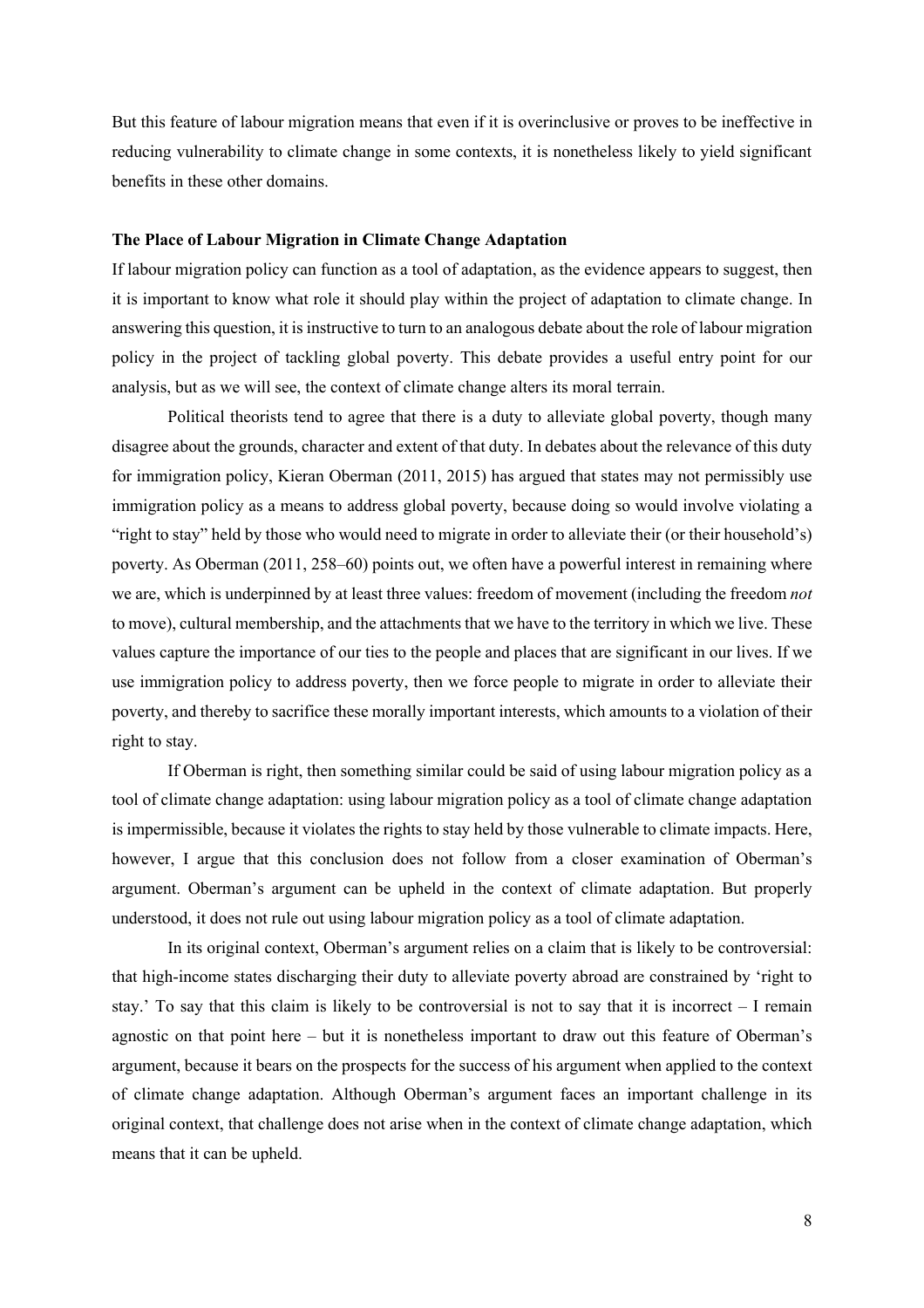The basic interests that Oberman argues underlie the right to stay – freedom of movement, cultural membership, and territorial attachment – clearly have significant moral weight. In my view, Oberman is right to suggest – as theorists of territorial rights have recently pointed out – that we have powerful and non-substitutable interests in being able to remain in the places where we form and pursue our life-plans (Stilz 2019, 33–59; Moore 2015, 36–46; Draper forthcoming). The important question for our purposes, however, concerns what duties those interests impose on would-be admitting states. For Oberman, the right to stay is a *human right*, which is violated when people have no reasonable alternative apart from migrating (Oberman 2011, 258; 2015, 246–47). He takes this to mean that all states, including those contemplating how to discharge their duties to the global poor, have positive duties to ensure that the right to stay is fulfilled (Oberman 2015, 260–62).

For some political theorists, however, Oberman's claim that these interests ground a human right will appear too strong, at least if a 'human right to stay' means that outsiders are under a positive duty to enable those in poverty to stay where they are, rather than a mere negative duty not to expel or remove them. On at least some views, there is an important "division of labour" between states when it comes to human rights protection (Beitz 2009, 106–17). In the first instance, states are responsible for protecting and fulfilling the human rights of their own members. The failure of the state to protect and fulfil the rights of its members is a matter of "international concern" that may give rise to *pro tanto* duties on the part of the international community to act, for example by assisting states that lack capacity (Beitz 2009, 109). But other states in the international order are not themselves required to protect and fulfil the rights of citizens abroad – only to *respect* those rights by not violating negative duties that stem from them (Blake, 2020, 70–71). If we adopt this view, then states that offer those in poverty an opportunity to migrate in order to alleviate their poverty do not violate the right to stay. Those in poverty are *already* in a situation where they do not have any reasonable options, after all. States that offer those in poverty the opportunity to migrate do not, in so doing, create or exacerbate the conditions of poverty facing the would-be migrant. So, they do not abrogate a negative duty that stems from the right to stay by offering opportunities to migrate.

Still, we might think that if states have a duty of *justice* to alleviate poverty, they must discharge that duty in ways that pay due regard to the interests of the global poor. If states are to discharge their duties of justice to the global poor, they should do so in ways that do not require the global poor to sacrifice some morally important interests, such as their interests in staying where they are. After all, duties of justice are duties to give their beneficiaries something that they are owed by right, not duties that can be made conditional on their beneficiaries sacrificing other morally important interests. Even if the right to stay is not a human right, or even if a 'human right to stay' does not entail that states have positive duties to enable the global poor to stay where they are, the fact that poverty alleviation is a duty of justice means that states must discharge that duty in a way that does not require the global poor to sacrifice morally important interests.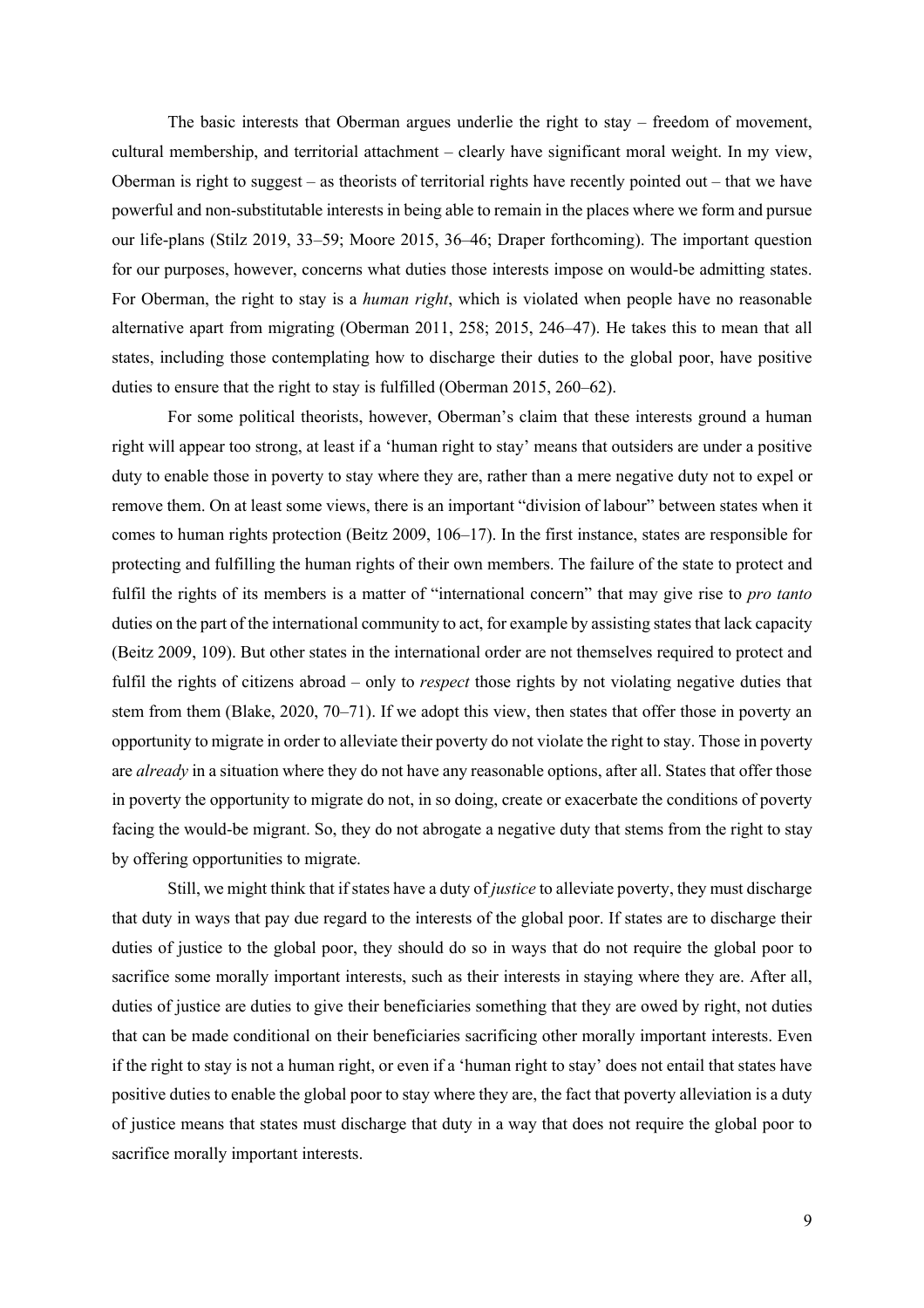This response explains why rich states may not require the global poor to sacrifice their interests in staying where they are, but it leaves Oberman's argument open to an important challenge. This challenge comes from those who claim that our duties to the global poor are only duties of justice, rather than duties of charity, when we are *responsible* for their plight (Valentini 2013; Miller 2007, 247–49). The distinction between duties of justice and duties of charity is itself a matter of disagreement, but one popular gloss is that duties of charity are imperfect duties, meaning that we have some discretion about when and how they are to be performed, and they do not provide grounds for complaint when they are not discharged (Buchanan 1987). If we take this view, then, at least where they are not responsible for it, rich states should enjoy some discretion about how to discharge their duties to alleviate global poverty. The poor do not have grounds for complaint if rich states only offer them opportunities to alleviate their poverty through migration, since their poverty alleviation is not something that is owed to them by rich states as a matter of justice.

If these two claims – first, that states do not violate the human right to stay by offering opportunities for migration, and second, that states are entitled to exercise discretion about how and when to discharge their duties to the global poor – are correct, then states may well be morally permitted to choose to address global poverty through immigration policy (and only through immigration policy). That being said, it remains an open question whether Oberman's argument ultimately succeeds or fails, because there are important counter-arguments available to him. For instance, he might argue that using immigration policy to tackle global poverty goes beyond the limits of the discretion that imperfect duties afford us. Or he might contest the claim that we only have duties of justice to the global poor when we are responsible for their plight. Or he might argue that rich states *are* responsible for global poverty, at least in many cases – perhaps because of the history of colonial exploitation that has structured development processes (see Acemoglu, Johnson and Robinson 2001) or the role of rich states as 'rulemakers' in a global economic order that keeps some states chronically underdeveloped (Pogge 2002).<sup>5</sup> The important point here is not the ultimate success of Oberman's argument, but rather that it is open to contestation on the grounds that the would-be admitting states are not responsible for the conditions of poverty that face the global poor.

This is important because in the case of climate adaptation, it is not plausible to maintain that the would-be admitting states do not bear responsibility. It is a basic feature of adaptation that it only arises as a need in response to the threats and risks associated with climate change, which are produced collectively by the actions of high-emitters (Paavola and Adger 2006). Unlike in the case of poverty, there is no real empirical debate to be had about whether the causes of the need for adaptation are endogenous or exogenous. Those most vulnerable to climate change are, by and large, those least responsible for it – Stephen Gardiner (2011, 31) calls this the fact of "skewed vulnerabilities" – which

<sup>5</sup> Oberman (2011, 262) himself points towards this latter strategy.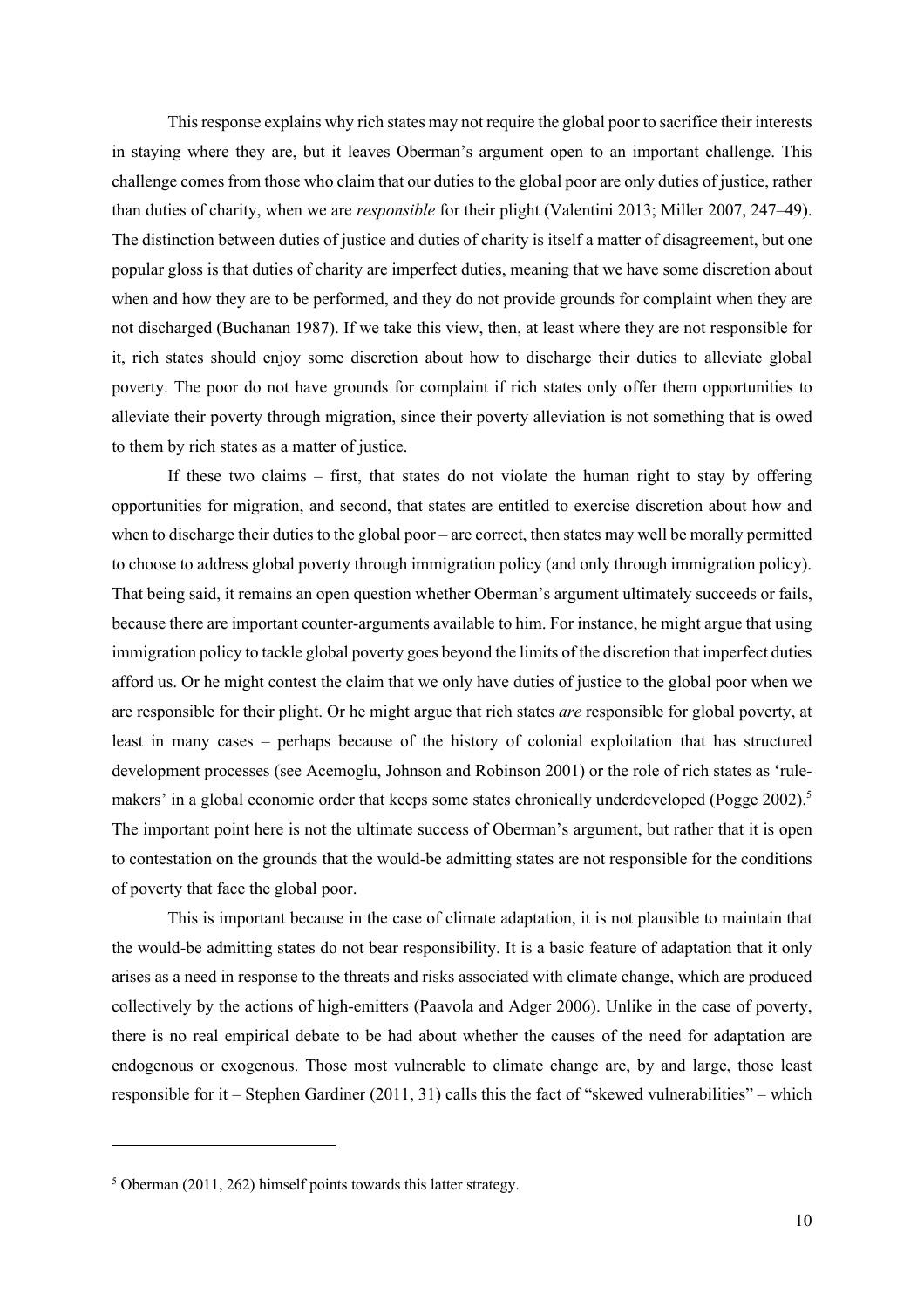means that those who need to adapt to climate change are responding to conditions imposed upon them by others. The upshot of this is that the moral duty to facilitate adaptation to climate change is a duty of justice, not a duty of charity, *even* on those views which maintain that we only have duties of justice when we are responsible for the plight of those who need our assistance. Whatever its prospects for success in the case of poverty, when it is applied to the case of climate change adaptation, Oberman's argument can be upheld. In the context of climate change, then, this fairly strong conclusion can be reached on the basis of only fairly minimal commitments about the requirements of global justice.

To get a full sense of what this implies for the proposal to promote labour migration as a strategy of climate change adaptation, however, we need to distinguish between a strong and a weak interpretation of Oberman's argument. At some points, Oberman makes the strong claim that it is impermissible for states to use immigration policy as a tool for poverty alleviation at all, at least where there are possible alternatives. He writes, for example, that "immigration should not be used to address poverty when there are alternatives available" (Oberman 2015, 248). At other points, however, he makes the weaker claim that it is impermissible for states to structure the options available to the global poor such that they have no reasonable poverty-alleviating alternatives to migration. For example, he claims that "a migration-based approach to global poverty *that does not seek to assist desperately poor people in their home state* ... violates the human right to stay" (Oberman 2011, 260, emphasis added) and that "when rich states rely on migration to address poverty, *instead of searching for alternatives*" (Oberman 2015, 247, emphasis added) they violate the right to stay.

These claims are importantly different, and only the weaker claim follows from Oberman's argument. The right to stay imposes constraints on the behaviour of would-be receiving states, but it does not always rule out using immigration policy to tackle global poverty. This is because of the sense in which the poor are 'forced' to migrate. They are forced to migrate not in the sense that they are subject to direct threats of coercion, but rather in the sense that they *lack acceptable alternatives* to migration (Oberman 2011, 260). Those who are put in a position where they must migrate in order to alleviate their poverty have no effective choice but to do so. Now, strictly speaking, it is possible for a would-be migrant to choose to migrate voluntarily *even if* they lack acceptable alternatives, if the reason that they choose to migrate is not *because* they lack acceptable alternatives (Olsaretti 2004, 138–39). But unless would-be migrants have acceptable alternative options, we cannot know whether or not they would have otherwise chosen to migrate. The criterion that there should be acceptable alternatives thus provides an important "political" and publicly verifiable standard for judgements about when migration is forced (Ottonelli and Torresi 2013, 792–801).

The upshot of this is that the Oberman's argument does not rule out using labour migration policy as a tool of climate adaptation. It only means that states must *also* provide acceptable alternative options, such that the vulnerable are not forced to migrate in order to successfully adapt. So long as states provide acceptable alternative options that enable the vulnerable to stay where they are if they so choose, they can permissibly also offer opportunities to migrate. In other words, the right to stay only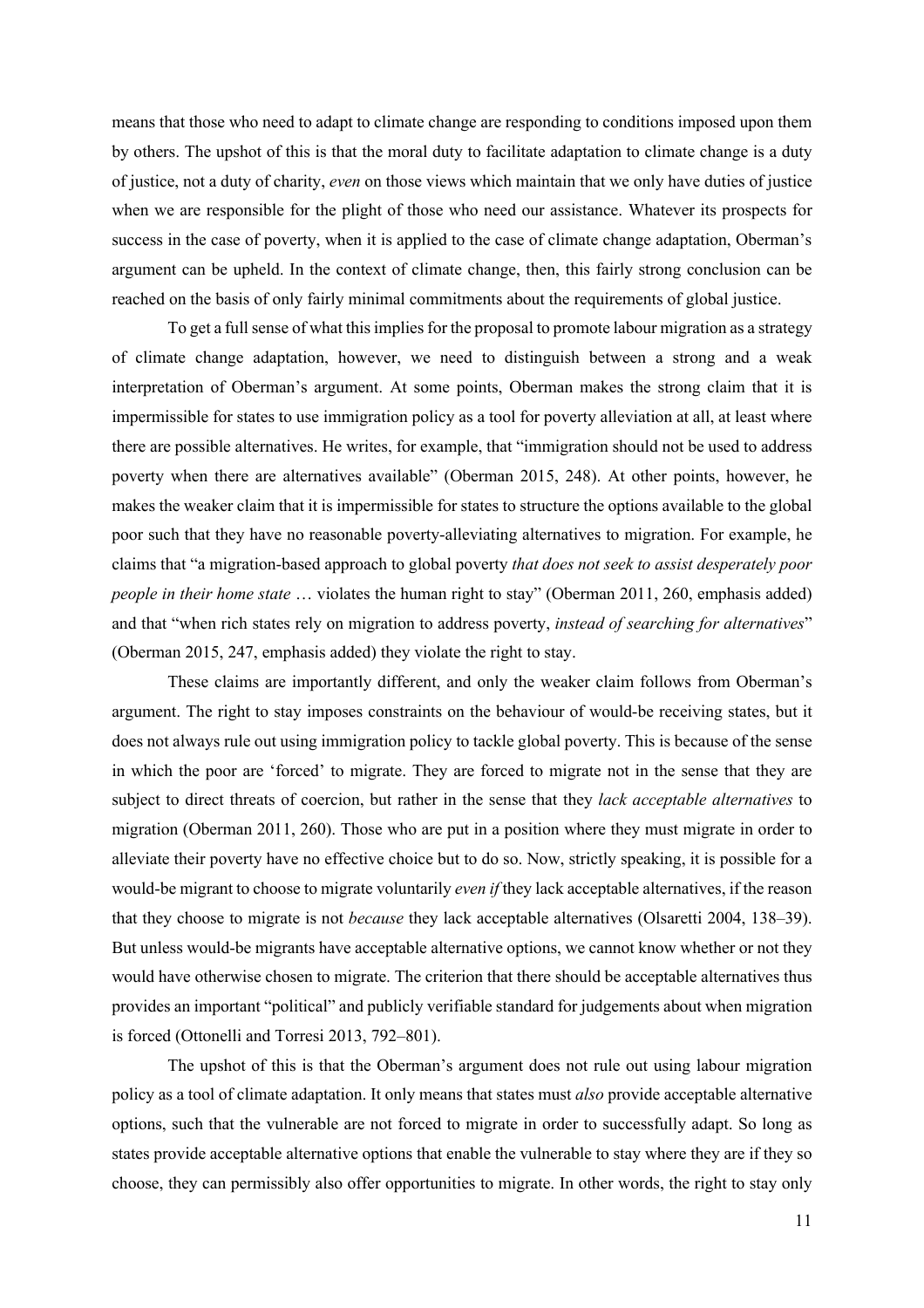rules out making adaptation *conditional* on taking up opportunities for labour migration. It is violated when states structure the options available to the vulnerable such that they do not have acceptable alternatives to migration that enable them to adapt where they are. But this does not rule out using labour migration policy as one tool amongst many in the project of climate adaptation. This is important, because some of those in poverty may actually prefer to take up opportunities for labour migration, rather than to stay where they are. For many would-be migrants, what Valeria Ottonelli and Tiziana Torresi (2012) call a "migration project" is a central part of a broader life-plan. Adopting labour migration policies that seek to address vulnerability to climate change, amongst other alternatives, could be one way of enabling such projects.

Of course, exactly when the alternatives are 'acceptable' is difficult to establish. For one thing, there are a variety of different adaptation interventions that may be relevant to contexts in which labour migration is a viable option – such as encouraging crop diversification, expanding employment opportunities, putting in place social safety nets, expanding access to credit, and even direct cash transfers – and the heterogeneity of climate impacts and the circumstances of vulnerable communities makes it difficult to determine in the abstract which options are appropriate. For another, different theories of justice in adaptation will set different normative standards for adaptation policy: for example, they will tell us whether adaptation must protect certain capabilities, meet certain standards of procedural justice, make those vulnerable to climate impacts as well-off as they would have been in the absence of climate change, and so on (see Heyward 2017).

Even in the absence of such a theory, however, we can establish a rough critical standard for judgements about when alternatives are acceptable. Alternative adaptation options need not be *fully* just – only *sufficiently* just – for us to treat labour migration decisions as voluntary decisions, and thus for using labour migration policy as a tool of adaptation to be permissible. A standard of full justice is far too demanding as a general standard for assessing the voluntariness of decisions; such a standard would render all decisions made against a background of injustice involuntary, which – if we believe that contemporary societies involve widespread injustices – would effectively render all decisions involuntary (Ottonelli and Torresi 2013, 798–800). This is implication is highly implausible and should lead us to adopt a more minimal standard for making judgements of voluntariness. Ottonelli and Torresi (2013, 800) and Serena Olsaretti (2004, 140) both suggest a standard of basic needs. In my view, we should understand 'basic needs' fairly capaciously here, so as to count as involuntary cases where decisions are made to avoid having to sacrifice morally important interests – interests such as preserving family and community ties, cultural membership and so on – rather than merely survival needs.<sup>6</sup> This standard captures the sense in which those who are put in a position where they must choose between

<sup>&</sup>lt;sup>6</sup> My argument is consistent with those vulnerable to climate change being required to sacrifice some, less basic interests in order to adapt to climate change. I leave open the question of precisely where the boundaries should be drawn here.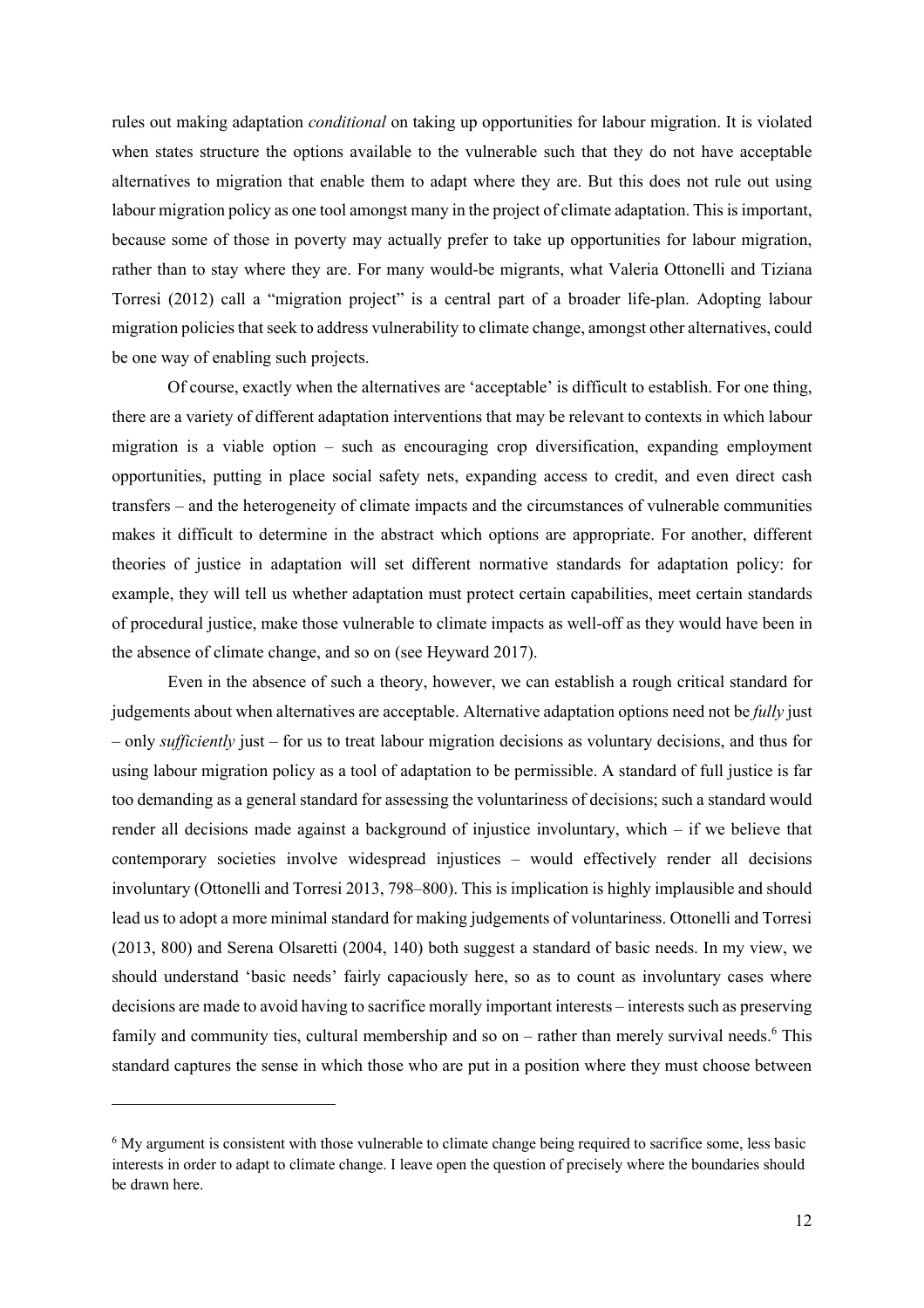sacrificing such morally important interests and foregoing successful adaptation to climate change are forced to migrate. On this standard, states must ensure that there is some alternative option available to would-be migrants which does not require them to sacrifice any basic needs, understood in these broad terms. 7

Where does this leave us with respect to the place of labour migration policy in climate change adaptation? Labour migration policy, we know, can be an effective tool of adaptation. But Oberman's argument shows that states cannot permissibly use *only* labour migration policy to facilitate adaptation to climate change. Doing so would fail to pay due regard to the morally important interests that those vulnerable to climate change have in remaining in place. This does not rule out using labour migration as a tool of climate change adaptation – but it means that if labour migration is to be used as a tool of climate change adaptation, then those vulnerable to climate change must be offered alternative opportunities to for adaptation *in situ*, which do not require them to sacrifice morally basic interests.

Beyond this, however, I also want to make a more tentative, positive claim: that high-income states are not only *permitted* to use labour migration policy as a tool of climate change adaptation (so long as they also provide *in situ* alternatives), but further that they may have a *duty* to do so, at least in some circumstances. The justification for this claim stems from the fact that, as we have seen, labour migration may be a particularly *cheap* and *effective* form of adaptation to climate change.

If we assume that the overall budget for adaptation is limited, then it seems reasonable to suggest that adaptation interventions should be designed to be cost-effective, in the sense that the overall 'package' of adaptation interventions that we adopt should be targeted towards the maximal fulfilment of our duties of justice to facilitate adaptation. Given that labour migration appears to be a particularly cheap and effective form of adaptation to climate change, we can expect that it will take up relatively little of any overall budget for adaptation interventions whilst providing fairly significant adaptive benefits. The more opportunities for labour migration are taken up, the less need there will be for other, more expensive and less effective forms of climate adaptation. As such, in a context of scarcity of adaptation finance, high-income states have a *pro tanto* duty to offer opportunities for labour migration as a form of adaptation to climate change. They have this duty because offering opportunities for labour migration will take up relatively little of the overall budget, and so will enable states to discharge more fully their more general duties to facilitate adaptation to climate change.<sup>8</sup>

<sup>&</sup>lt;sup>7</sup> Adopting this standard does not mean that we should not work towards full justice in adaptation, only that we should not treat decisions made in the absence of full justice as involuntary.

<sup>&</sup>lt;sup>8</sup> An anonymous reviewer worries that it would be unfair if some states were able to discharge their share of adaptation duties through low-cost measures such as facilitating labour migration, whilst others were not. However, if states' contributions to adaptation are judged not in terms of how much adaptation they facilitate, but in terms of how much of the net costs of adaptation they bear – as most work on fairness in adaptation assumes – then admitting states would not be unfairly credited for a greater share of adaptation than others.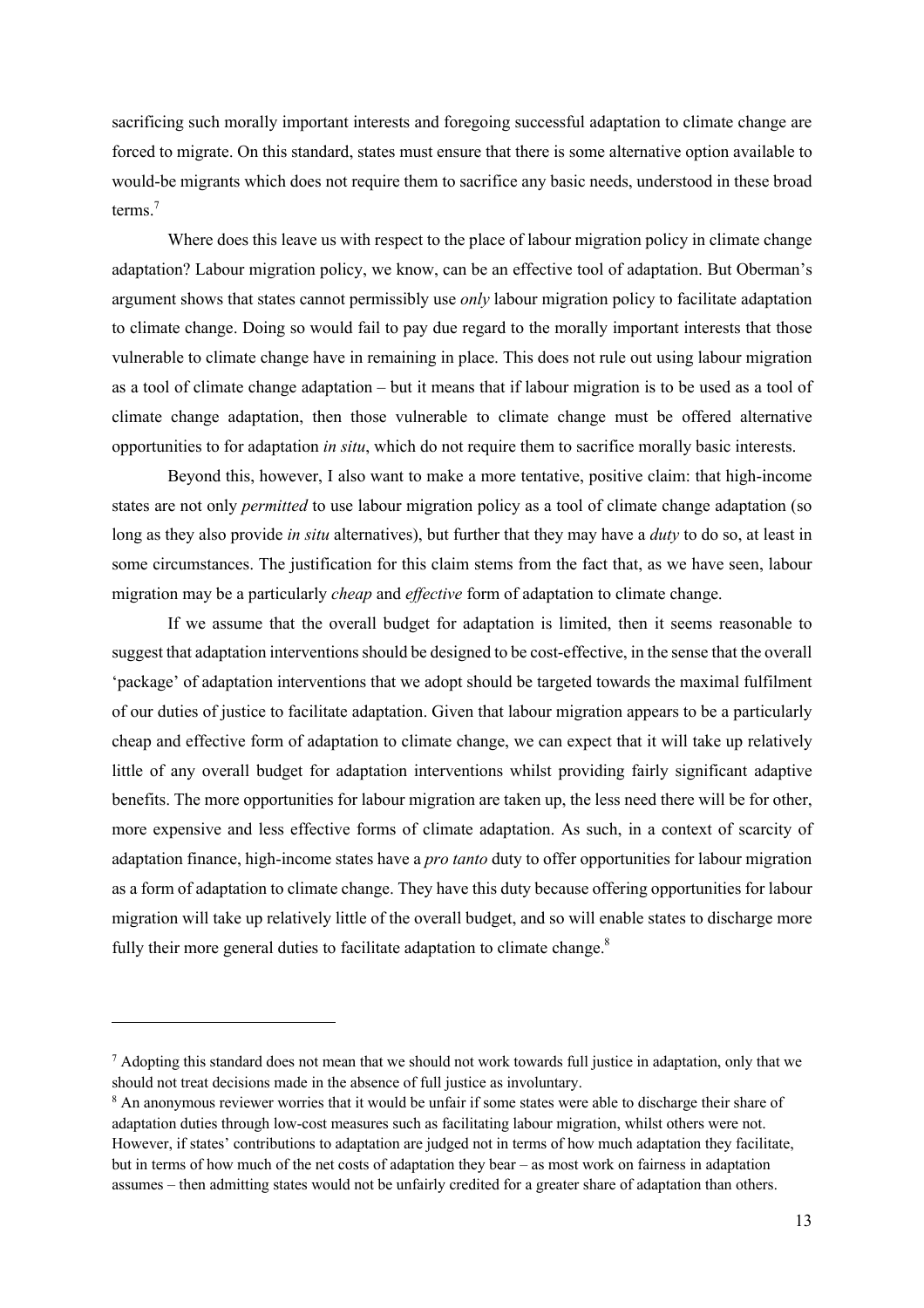It should be stressed, however, that the claim that states have a duty to use labour migration policy as a tool of climate adaptation claim depends on three conditions. First, it depends on the claim that labour migration is cost-effective holding true. Given what we know about the way in which labour migration reduces poverty, the links between poverty alleviation and resilience to climate change, and the costs and pathologies of other forms of adaptation, we do have good reason to believe that labour migration will be cost-effective. But ultimately, research on the direct relationship between labour migration and climate adaptation is still in its infancy, and further research will be needed to determine how confidently we can make this claim.

Second, it depends on the claim that other moral values do not override considerations of costeffectiveness. Cost-effectiveness is an important consideration when it comes to selecting policies, but other moral values will also bear on which policies are acceptable. For example, we ought to ensure that policies targeted at ameliorating the condition of those affected by climate impacts do not express disrespect or compromise their standing as equals (Wolff 1998). It is for this reason that the duty to promote labour migration is only a *pro tanto* duty.

Finally, the third condition is that there is a scarcity of adaptation finance. The overall costs of adaptation are difficult to measure, but one review suggests that they are likely to be somewhere between \$25 billion and \$100 billion per year, with some estimates being even less optimistic (Fankhauser 2010; Narain, Margulis and Essam 2011). Although significant pledges for adaptation finance have been made – the international community has pledged \$100 billion annually through the Green Climate Fund – actual contributions have fallen significantly short. Only around \$10 billion has been contributed in total since the fund's inception in 2010 (Callies and Moellendorf 2021, 132), meaning there is a significant scarcity of adaptation finance.<sup>9</sup>

Of course, the 'scarcity' of the overall budget for adaptation is not itself a fixed constraint, but is rather an artefact of the unwillingness of high-income states to contribute enough to adaptation finance. Regardless of their attitude towards using labour migration as a tool of climate change adaptation, states clearly have a duty to increase their contributions to adaptation funding such that they are able to discharge their duties of justice to those vulnerable to climate change impacts. But if states were willing to *radically* increase their contributions, such that there was no longer a scarcity of adaptation finance at all, then perhaps it would be permissible for them to ignore considerations of costeffectiveness and exercise discretion about whether or not to offer opportunities for labour migration as a form of adaptation (at least on the assumption that states have a more general discretionary right to exclude).

If this is correct, then the duty that high-income states have is a disjunctive duty: they have a duty *either* to offer opportunities for labour migration as a form of adaptation (alongside *in situ* 

<sup>9</sup> For up-to-date figures, see https://www.greenclimate.fund/about/resource-mobilisation.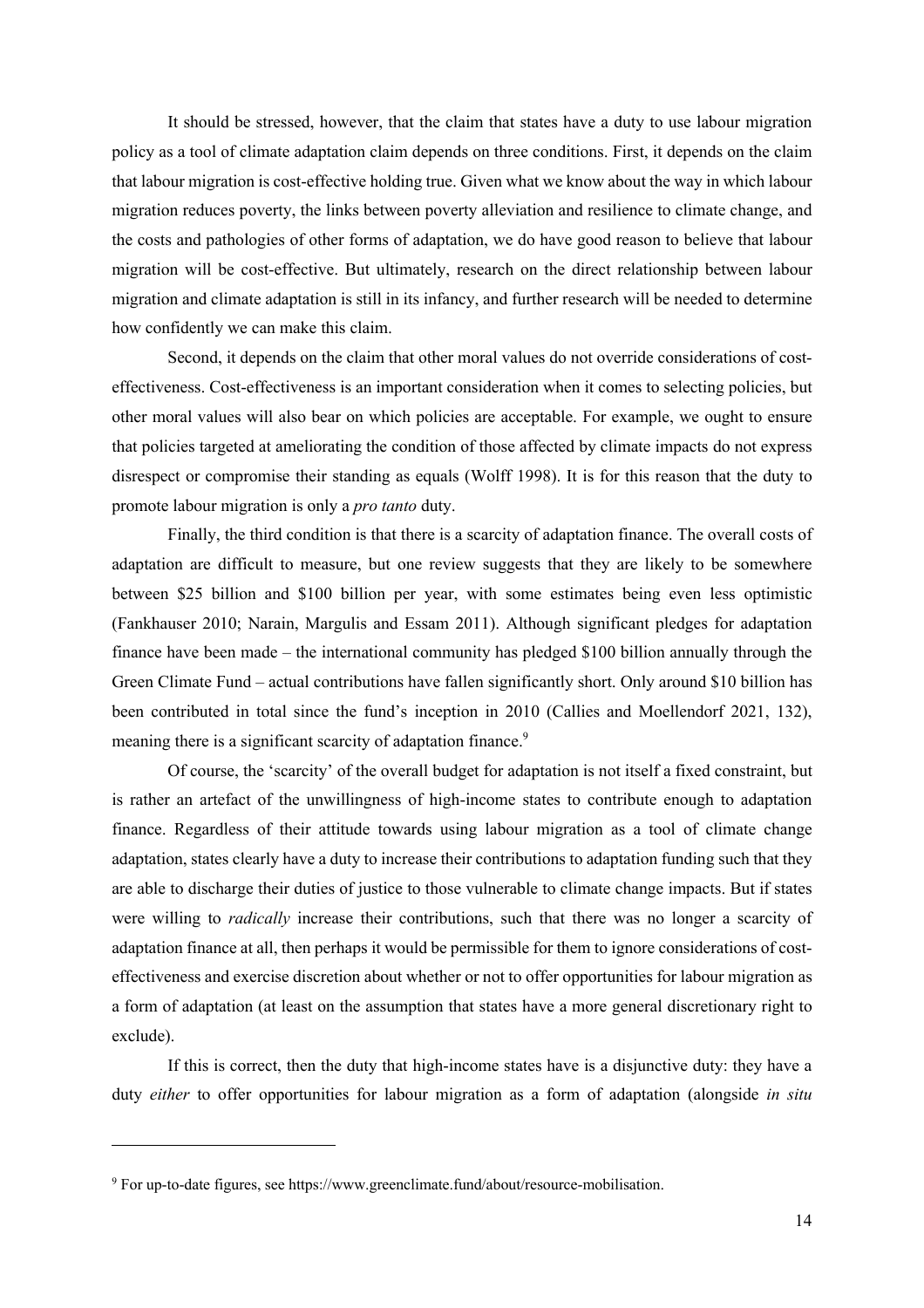alternatives), borne of considerations of cost-effectiveness that bind them within a context of scarcity, *or* to increase the overall budget for adaptation to a degree that they no longer need be constrained by considerations of cost-effectiveness. But until and unless states do radically increase their contributions, they have at least a *pro tanto* duty to offer opportunities for labour migration as a form of climate change adaptation (alongside *in situ* alternatives).

## **Fair Terms for Labour Migration as Climate Change Adaptation**

If the foregoing arguments are correct, then labour migration policy may play an important role in adaptation to climate change. And as we have seen, labour migration is also likely to be attractive from the point of view of statesthatseek to fill labour shortages in key sectors or sustain an ageing population. But part of the reason that labour migration is attractive to receiving states is that they can impose restrictive terms on labour migrants, which ensure that they derive the benefits of labour migration without incurring associated costs. Receiving states may, for example, restrict migrant workers' labour rights such that they are unable to join trade unions or change employer, restrict access to social rights such as social security, pensions and public healthcare, and restrict access to family reunification (Lenard and Straehle 2011, 212–13; Ruhs 2013, 65–71).

This section examines whether it is permissible for states to impose restrictive terms on labour migration when it is used as a tool of climate change adaptation. I argue that receiving states may not restrict the rights of labour migrants in order to make labour migration less costly from their point of view. This is not because would-be migrants cannot voluntarily accept such terms, but because in the context of climate change adaptation, such restrictions represent an unfair attempt to shift the costs of adaptation onto the most vulnerable.

My focus here is on temporary labour migration in particular, for two reasons. First, temporary labour migration is particularly relevant for the context of climate change adaptation, since the climate impacts that generate the need for adaptation are often seasonal or intermittent in nature (Black et al. 2011, 184; de Moor 2011, 8–9; Tacoli 2009, 520–21). Second, restrictive terms are often seen as most justifiable in the case of temporary labour migration, since permanent migrants are usually thought to acquire a claim to equal citizenship at least after some period of time (Carens 2013). If my argument can demonstrate that restrictions cannot be justified even in the case of temporary labour migration, then this gives us good reason to think that restrictions will be unjustifiable in other cases as well.

Empirical research on migration policy suggests that there is a trade-off between the rights that temporary migrant workers enjoy and the overall number of temporary workers that are accepted: the more expansive the set of rights, the lower the number of temporary workers (Ruhs and Martin 2008; Ruhs 2013). Given the contribution to poverty alleviation and development made by labour migration, some have argued that trade-offs between rights and numbers can be justified, though they vary in the trade-offs that they find acceptable. Eric Posner and Glen Weyl's rather extreme proposal is that we should "make the U.S. more like Qatar" and accept the existence of a "caste system" between migrant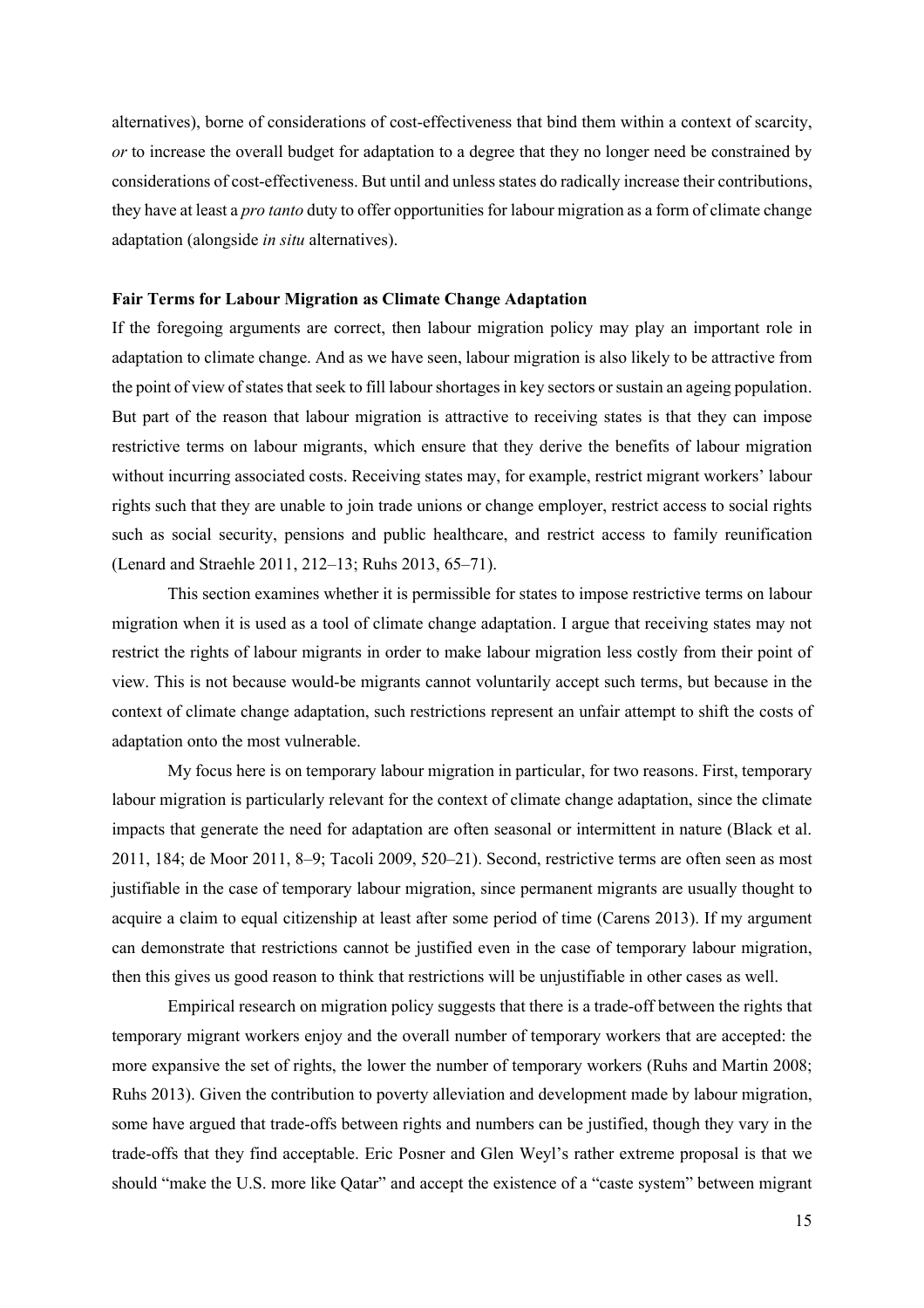workers and citizens (Posner and Weyl 2014; see also Weyl 2018). Branko Milanovic makes the more moderate claim that some rights restrictions, including the introduction of lower 'tiers' of citizenship, are justifiable (Milanovic 2016, 147–54). Perhaps the most modest version of the proposal comes from Martin Ruhs (2013, 172–76; see also Brock 2020, 156–64), who argues that some limited restrictions on means-tested benefits can be justified, that employment may be restricted to a particular sector (but not to a particular employer), and that rights to family reunion can be restricted if temporary migrants cannot meet a minimum earnings threshold.10

In my view, some restrictions are unlikely to be justifiable in any context, because they expose temporary workers to significant risks of abuse. Abuse is widespread within many temporary migration schemes – for example, live-in caregivers in Canada face wage theft and violence, and construction workers in Gulf states under the Kafala system have their passports removed and are extorted for 'debts' owed to recruitment agencies (Brickner and Straehle 2010; Brock 2020, 143–45) – and is facilitated by the fact that temporary migrant workers occupy a position of vulnerability (Lenard and Straehle 2010, 287–88; Anderson 2010). Some rights, such as core labour rights, will need to be safeguarded if temporary migrant workers are to be protected against abuses such as these (Brock 2020, 161–62).

We need not determine precisely which rights must be guaranteed here, however, because the claim that I defend here would preclude even more minimal restrictions. That claim is that in the context of climate adaptation, it is impermissible for states to restrict the rights of temporary workers in order to make accepting greater numbers less costly for themselves. I remain agnostic here on whether some trade-offs may be justified in other contexts, but in the context of climate adaptation, even more minimal trade-offs of the kind that Ruhs suggests cannot be justified.

Ordinarily, the debate about restrictions on the rights of temporary migrant workers focuses on whether temporary migrants can *voluntarily accept* to the terms offered to them. Economists often appeal to the 'revealed preferences' of temporary migrants who are willing to accept such terms (e.g., Milanovic 2016, 153; Rodrik 2011, 269). The problem with such an appeal is that the willingness of temporary migrants to accept such terms is often a result of the fact that the alternatives available to them – such as a life of desperate poverty – are so dire (Bertram 2019). As we have seen, this does not mean that it is not *possible* for choices to be made voluntarily. But against a background of unacceptable alternatives, it is unreasonable to interpret the willingness of labour migrants to accept such terms as an expression of voluntary choice. But in situations in which migration really is voluntary, perhaps wouldbe migrants can waive at least some rights. On Robert Mayer's view, for example, so long as would-be temporary migrants "negotiate from a position of sufficiency," then "yielding certain rights in exchange for better pay and adventure" is unobjectionable (Mayer 2005, 319).

<sup>&</sup>lt;sup>10</sup> For other versions of this 'trade-off' argument, see Bell and Piper (2005) and Rodrik (2011, 266–72).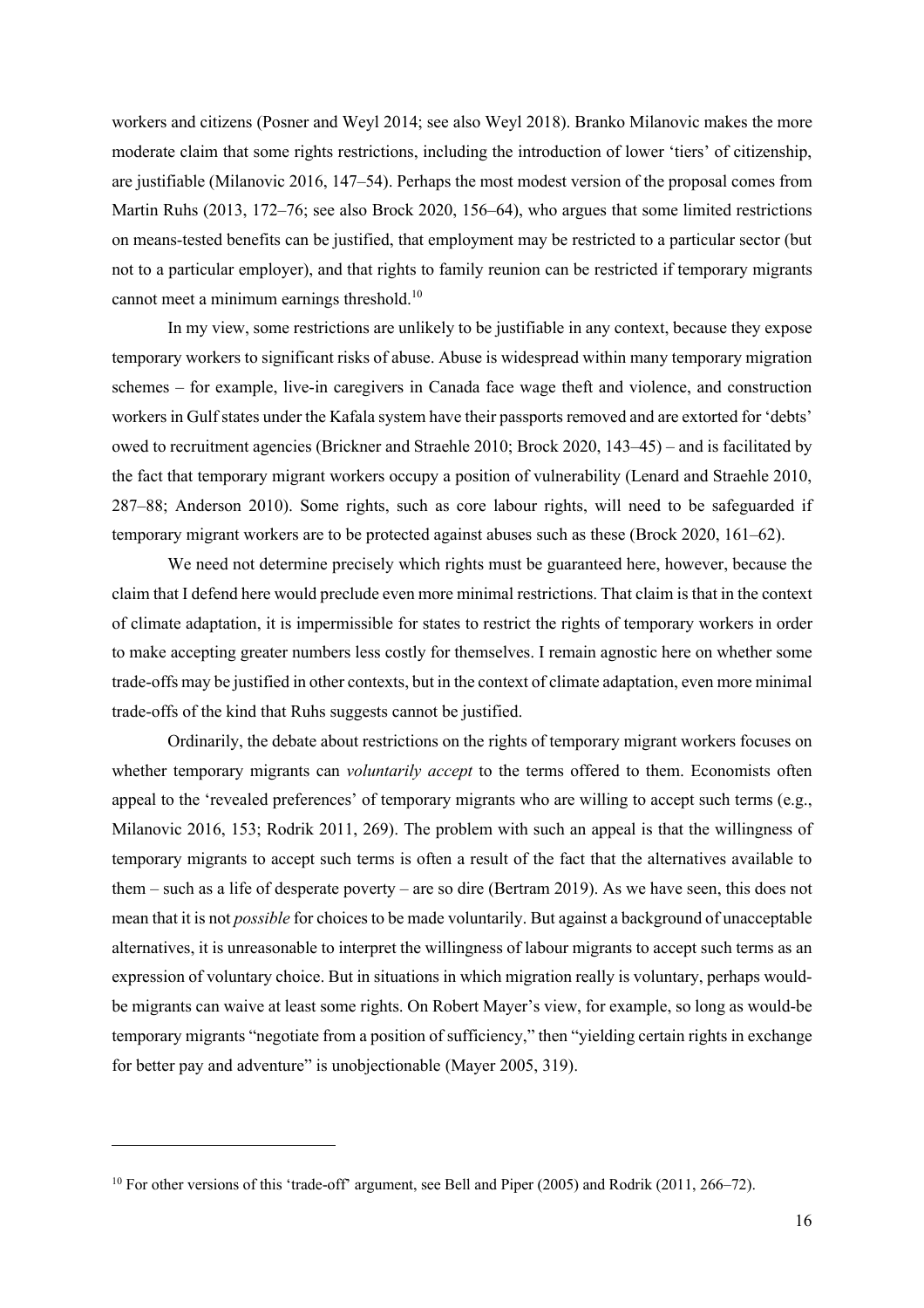How does this bear on the situation of those adapting to climate change? At first glance, it appears that those vulnerable to climate impacts are akin to those in poverty, in that they need to migrate in order to ameliorate the dire conditions they face. Their 'choice' is made against a background of unacceptable alternatives, and so we cannot presume that it is voluntary. But if, as I have argued that they must, states provide real opportunities for adaptation *in situ*, then labour migrants would no longer be in circumstances where they lack acceptable alternative options. Under such conditions, perhaps those vulnerable to climate impacts really can voluntarily waive some rights. Temporary labour migration, even under restrictive conditions, may well be chosen voluntarily, given that for at least some would-be migrants, the 'migration project' that figures in their life plan is explicitly temporary in character and oriented towards the home state rather than the receiving state (Ottonelli and Torresi 2012). The upshot of all of this is that where they have acceptable alternative options, it at least is possible that some of those adapting to climate change really could voluntarily accept restricted regimes of rights.

Whether or not restrictive terms are voluntarily accepted, however, is not the only basis upon which we can determine whether they are unjust. Another standard is that of *fairness*. In my view, considerations of fairness better explain why it is impermissible for states to offer restrictive terms to temporary labour migrants, at least where temporary migration schemes are a tool of climate adaptation.

The duty to facilitate climate change adaptation is, as we have seen, a duty of justice that arises as a result of the actions of high-emitting agents who have brought about the problem of climate change. The costs of the duty to facilitate climate change adaptation, including through labour migration, should be shared on fair terms. Of course, what terms are 'fair' is a matter of significant disagreement. Some argue that the costs of adaptation should be distributed according to historic responsibility for climate change (Baer 2006; Grasso 2010), some argue that they should be distributed according to ability to bear those costs (Moellendorf 2014, 186–89), some argue that they should be distributed according to a (qualified) beneficiary pays principle (Baatz 2013), and some argue that some kind of hybrid approach is appropriate (Jagers and Duus-Otterstrom 2008).<sup>11</sup>

Fortunately, for our purposes, we need not settle these debates. This is because as a matter of mid-level principle, these competing views generate what Henry Shue (2015) has called a "core practical convergence" on who should bear the costs of adaptation. Of course, there will be some "peripheral theoretical divergence" (Shue 2015, 8) about exactly which states are required to bear which costs for adaptation, depending on which principle, or combination of principles, we adopt. But on any plausible conception of fairness, the high-income states that are candidates for accepting labour migrants will be required to bear the lion's share of the costs – whether because of their disproportionate responsibility for climate change, the significant benefits they have derived from it, or simply their

 $11$  For an overview of these debates, see Hartz-Nicholls (2011).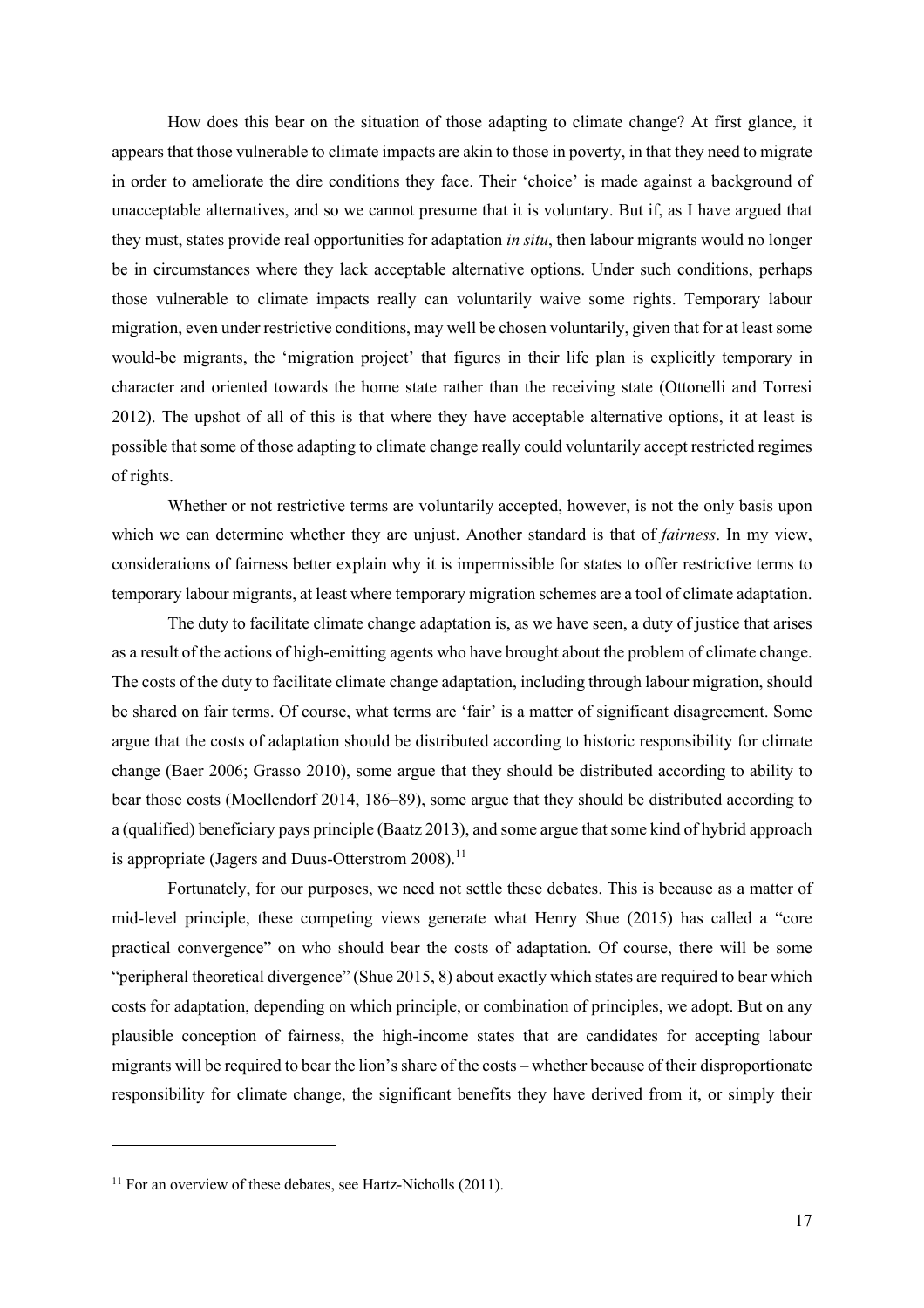ability to bear those costs. Those most vulnerable to the impacts of climate change, by contrast, will be required to bear at most minimal burdens – whether because of their lack of responsibility for climate change, the relatively few benefits that they have derived from it, or their relative inability to bear those costs. This convergence is not accidental – it arises because contribution, benefit and capacity often travel together: "those who contributed to the problem of excessive emissions thereby both benefitted more than others and became better able to pay than most others" (Shue 2015, 16). According to one (admittedly somewhat crude) attempt to quantify how the burdens of adaptation should be shared on the basis of a combination of these principles, the Least Developed Countries (LDCs) should only be required to bear 1.8% of the costs of adaptation collectively, even on the conservative assumption that states should not be held responsible for emissions before 1990 (Dellink et al. 2009).

With this standard of fairness in mind, it is easy to see why states that offer restrictive terms to would-be migrant workers in order to reduce the burdens that they face act wrongly. By restricting the rights available to migrant workers, receiving states shift the costs of adaptation onto the most vulnerable, who must themselves bear significant costs – for example, the costs of the risk of facing unemployment without social insurance, or the costs of using their own financial resources to support family members who would otherwise be eligible for public benefits. Given that states have duties to share the costs of adaptation on fair terms, and given that competing conceptions of fairness converge on the principle that high-income states should bear the overwhelming share of the costs of adaptation, shifting the costs of adaptation onto the most vulnerable is patently unfair. Note that this does not mean that those vulnerable to climate change impacts cannot be required to bear *any* costs – I leave open the question of precisely what costs they can be required to bear here. But imposing costs upon the least advantaged *in order that* the most advantaged can reduce their own burden violates the demands of any reasonable view of fairness. It would, to borrow a phrase from Shue (2014, 46), be akin to asking the poor to pawn their blankets so that the rich can keep their jewellery. Restrictive terms for labour migration as a form of adaptation can thus be ruled out on grounds of fairness.

### **Conclusion**

This paper has examined a pressing normative issue that sits at the intersection of climate and migration justice: the role of labour migration in adaptation to climate change. First, I argued that states may permissibly use labour migration as a tool of climate change adaptation, and that they may even have a duty to do so, but that they must also offer alternative options for adaptation *in situ*. If they fail to do so, they force those vulnerable to climate change to take up opportunities for labour migration, and thereby jeopardise their morally significant interests in being able to remain where they are. Second, I argued that states may not restrict the rights of migrant workers in order to make accepting would-be migrant workers less costly from their point of view. These arguments not only help us to address an important practical problem, but also illustrate the ways in which integrating different debates can shed greater theoretical light on the moral terrain of issues in global justice.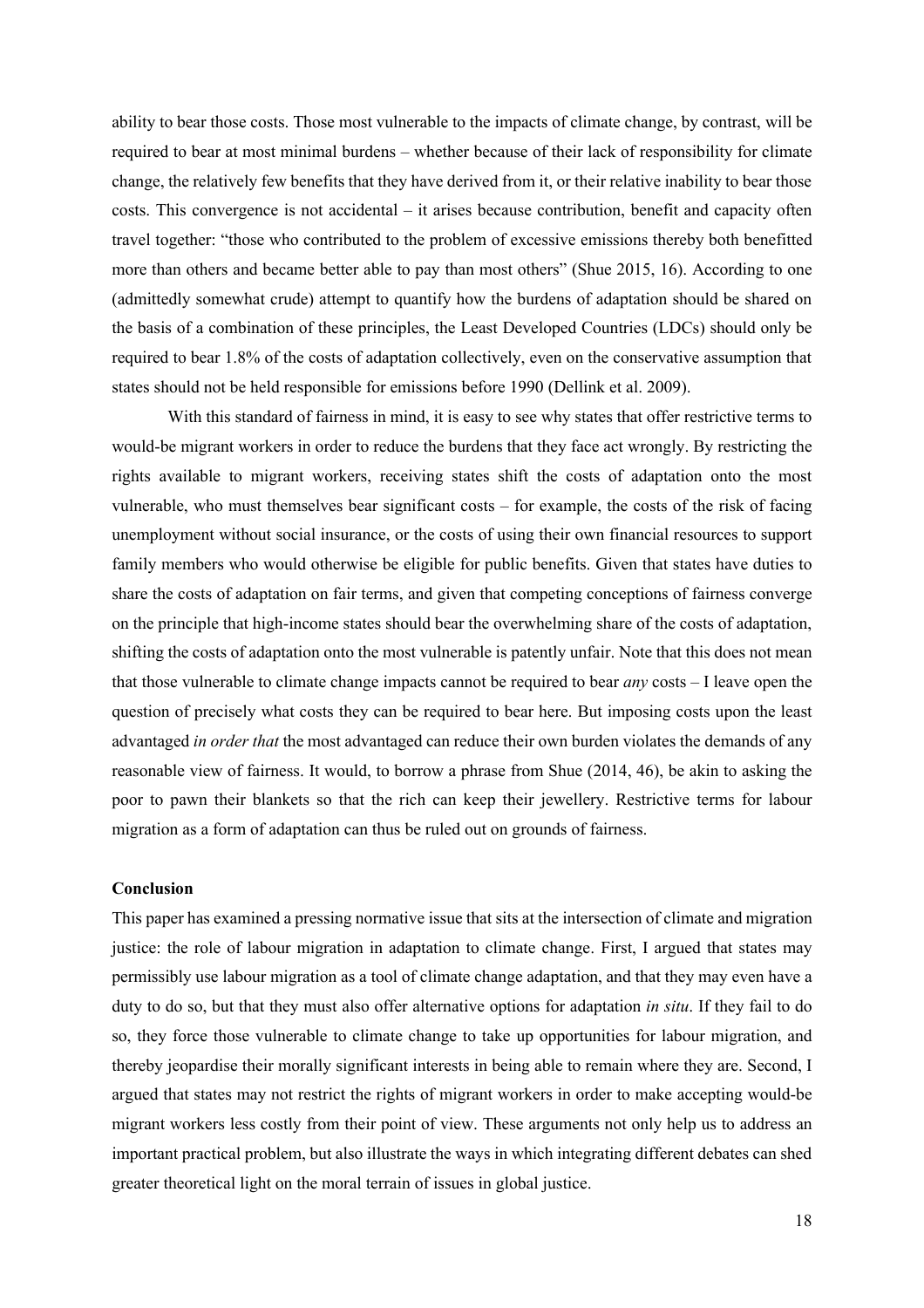If the arguments that I have presented in this paper are correct, then the labour migration policies that meet standards of justice will look quite different from those that have been proposed by international institutions, policy-makers and academics thus far. High-income states are likely to complain that labour migration policy as a tool of adaptation under such constraints will be costly – or at least costlier than anticipated. But high-income states have no right that enabling adaptation to climate change be cost-free. Fair opportunities for adaptation to climate change are something that high-income states owe to the most vulnerable, not something that they can make conditional on their deriving benefits from it.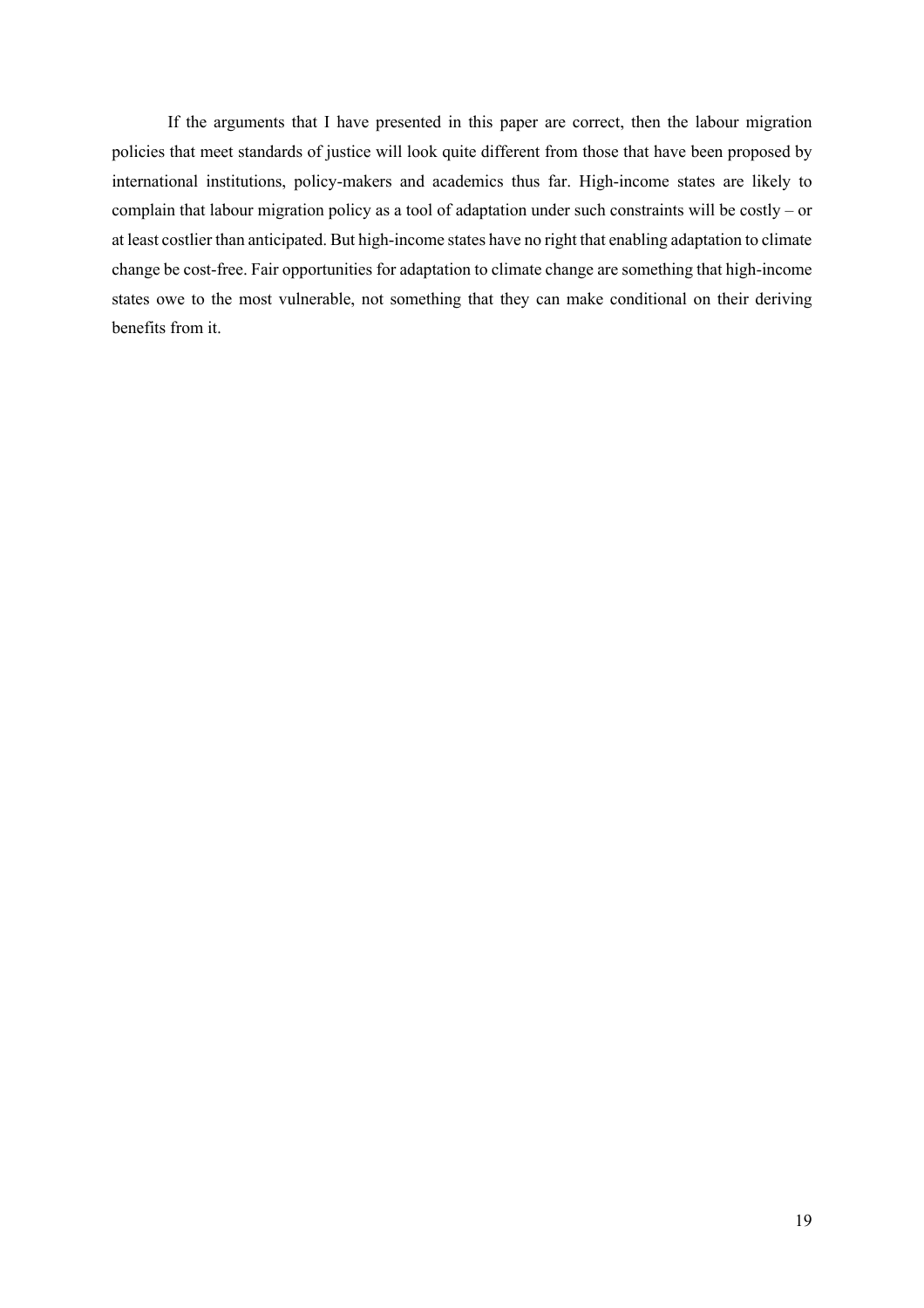#### **References**

- Acemoglu, Daron, Simon Johnson and James A. Robinson. 2001. "The Colonial Origins of Comparative Development: an Empirical Investigation." *The American Economic Review* 91 (5): 1369–1401.
- Adams, Richard H. Jr. and John Page. 2005. "Do International Migration and Remittances Reduce Poverty in Developing Countries?" *World Development* 33 (10): 1645–69.
- Adger, W. Neil, P. Mick Kelly, Alexandra Winkels, Luong Quang Huy and Catherine Locke. 2002. "Migration, Remittances, Livelihood Trajectories and Social Resilience." *AMBIO: A Journal of the Human Environment* 31 (4): 258–66.
- Anderson, Bridget. 2010. "Migration, Immigration Controls, and the Fashioning of Precarious Workers." *Work, Employment and Society* 24 (2): 300–17.
- Aredo, Dejene. 2010. "The *Iddir*: an Informal Insurance Arrangement in Ethiopia." *Savings and Development* 34 (1): 53–72.
- Asia Development Bank. 2012. "Addressing Climate Change and Migration in Asia and the Pacific." https://www.adb.org/publications/addressing-climate-change-and-migration-asia-and-pacific.
- Ayers, Jessica and David Dodman. 2010. "Climate Change Adaptation and Development I: the State of the Debate." *Progress in Development Studies* 10 (2): 161–68.
- Baatz, Christian. 2013. "Responsibility for the Past? Some Thoughts on Compensating Those Vulnerable to Climate Change in Developing Countries." *Ethics, Policy & Environment* 16 (1): 94–110.
- Baer, Paul. 2006. "Adaptation: Who Pays Whom?" In *Fairness in Adaptation to Climate Change*, edited by W. Neil Adger, Jouni Paavola, Saleemul Huq and M. J. Mace. Cambridge, MA: MIT Press, 131–53.
- Bardsley, Douglas K. and Graeme J. Hugo. 2010. "Migration and Climate Change: Examining Thresholds of Change to Guide Effective Adaptation Decision-Making." *Population and Environment* 32 (2–3): 238–62.
- Beitz, Charles. 2009. *The Idea of Human Rights*. New York: Oxford University Press.
- Bell, Daniel and Nicola Piper. 2005. "Justice for Migrant Workers? The Case of Foreign Domestic Workers in Hong Kong and Singapore." In *Multiculturalism in Asia*, edited by Will Kymlicka and Baogang He. New York, NY: Oxford University Press, 196–222.
- Bertram, Chris. 2019. "The Openness-Rights Trade-Off in Labour Migration, Claims to Citizenship, and Democratic Justice." *Ethical Theory and Moral Practice* 22 (2): 283–96.
- Black, Richard, Dominic Kniveton and Kerstin Schmidt-Verkerk. 2011. "Migration and Climate Change: Towards an Integrated Assessment of Sensitivity." *Environment and Planning A: Economy and Space* 43 (2): 431–50.
- Black, Richard, Stephen R. G. Bennett, Sandy M. Thomas and John R. Beddington. 2011. "Migration as Adaptation." *Nature* 478 (7370): 447–49.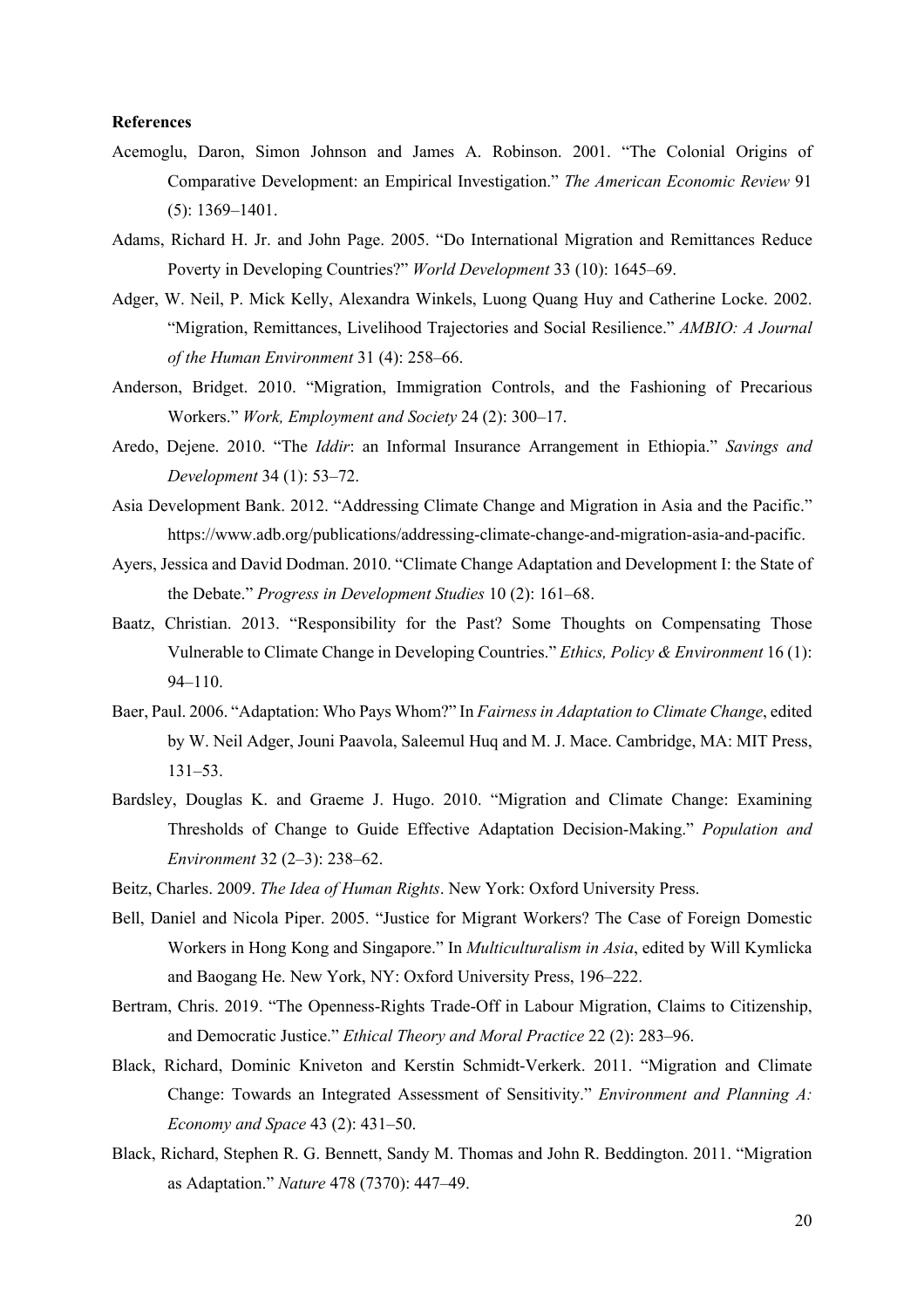Black, Richard, W. Neil Adger, Nigel Arnell, Stefan Dercon, Andrew Geddes and David Thomas. 2011. "Foresight: Migration and Global Environmental Change," *Foresight Reports*. London: The Government Office for Science. https://assets.publishing.service.gov.uk/government/uploads/system/uploads/attachment\_data/

Blake, Michael. 2020. *Justice, Migration and Mercy*. New York, NY: Oxford University Press.

file/287717/11-1116-migration-and-global-environmental-change.pdf

- Brickner, Rachel, and Christine Straehle. 2010. "The Missing Link: Gender, Immigration Policy and the Live-in Caregiver Programme in Canada." *Policy and Society* 29 (4): 309–20.
- Brock, Gillian. 2020. *Justice for People on the Move: Migration in Challenging Times.* Cambridge: Cambridge University Press.
- Buchanan, Allen. 1987. "Justice and Charity." *Ethics* 97 (3): 558–75.
- Callies, Daniel and Darrel Moellendorf. 2021. "Assessing Climate Policies: Catastrophe Avoidance and the Right to Sustainable Development." *Politics, Philosophy and Economics* 20 (2): 127–50.
- Caney, Simon. 2010. "Climate Change and the Duties of the Advantaged." *Critical Review of International Social and Political Philosophy* 13 (1): 203–28.
- Caney, Simon. 2012. "Just Emissions." *Philosophy & Public Affairs* 40 (4): 255–300.
- Carens, Joseph. 2013. *The Ethics of Immigration.* New York, NY: Oxford University Press.
- Dellink, Rob, Michel den Elzen, Harry Aiking, Emmy Bergsma, Frans Berkhout, Thijs Dekker and Joyeeta Gupta. 2009. "Sharing the Burden of Financing Adaptation to Climate Change." *Global Environmental Change* 19 (4): 411–21.
- Deressa, Temesgen Tadesse, and Rashid M. Hassan. 2009. "Economic Impact of Climate Change on Crop Production in Ethiopia: Evidence from Cross-Section Measures." *Journal of African Economies* 18 (4): 529–54.
- Docquier, Frédéric and Hillel Rapoport. 2012. "Globalization, Brain Drain, and Development." *Journal of Economic Literature* 50 (3): 681–730.
- Draper, Jamie. Forthcoming. "Justice and Internal Displacement." *Political Studies*. [online first: https://doi.org/10.1177/00323217211007641].
- Dustmann, Christian, and Josep Mestres. 2010. "Remittances and Temporary Migration." *Journal of Development Economics* 92 (1): 62–70.
- Eriksen, Siri, E. Lisa F. Schipper, Morgan Scoville-Simonds, Katharine Vincent, Hans Nicolai Adam, Nick Brooks, Brian Harding, Dil Khatri, Lutgart Lenaerts, Diana Liverman, Megan Mills-Novoa, Marianne Mosberg, Synne Movik, Benard Muok, Andrea Nightingale, Hemant Ojha, Linda Sygna, Marcus Taylor, Coleen Vogel and Jennifer Joy West. 2021. "Adaptation Interventions and their Effect on Vulnerability in Developing Countries: Help, Hindrance, or Irrelevance?" *World Development* 141: 105383.
- Ezra, Markos, and Gebre-Egzaibher Kiros. 2001. "Rural Out-Migration in the Drought-Prone Areas of Ethiopia: A Multilevel Analysis." *International Migration Review* 35 (3): 749–71.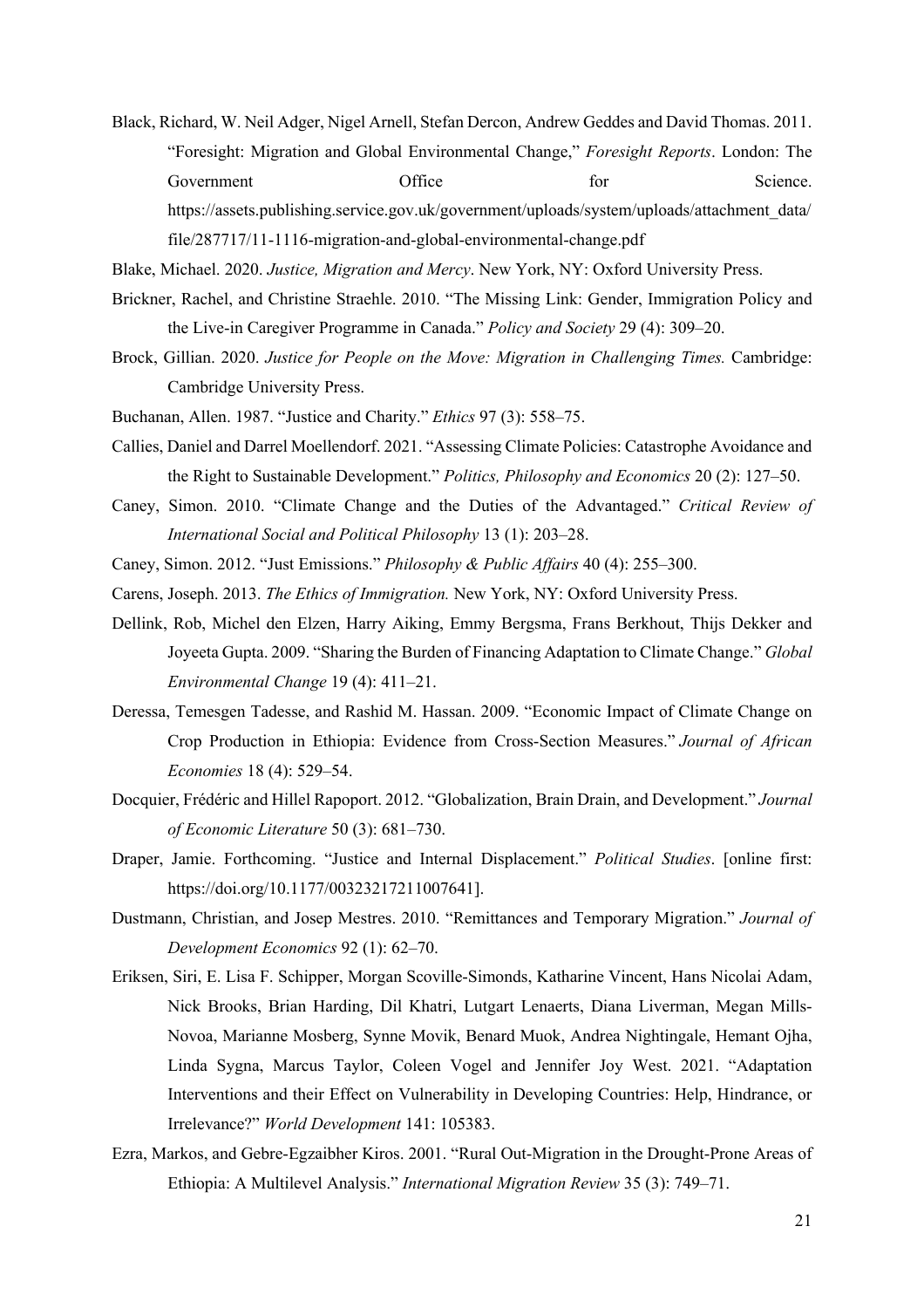- Fankhauser, Samuel. 2010. "The Costs of Adaptation." *Wiley Interdisciplinary Reviews: Climate Change* 1 (1): 23–30.
- Fankhauser, Samuel, Joel B. Smith, and Richard S. J. Tol. 1999. "Weathering Climate Change: Some Simple Rules to Guide Adaptation Decisions." *Ecological Economics* 30 (1): 67–78.
- Fine, Sarah. 2013. "The Ethics of Immigration: Self-Determination and the Right to Exclude." *Philosophy Compass* 8 (3): 254–68.
- Folke, Carl. 2006. "Resilience: The Emergence of a Perspective for Social–Ecological Systems Analyses." *Global Environmental Change* 16 (3): 253–67.
- Gardiner, Stephen M. 2011. *A Perfect Moral Storm: the Ethical Tragedy of Climate Change* New York, NY: Oxford University Press.
- Gemmene, François, and Julia Blocher. 2017. "How Can Migration Serve Adaptation to Climate Change? Challenges to Fleshing Out a Policy Ideal." *The Geographical Journal* 183 (4): 336– 47.
- Gheaus, Anca. 2013. "Care Drain: Who Should Provide for the Children Left Behind?" *Critical Review of International Social and Political Philosophy* 16 (1): 1–23.
- Grasso, Marco. 2010. "An Ethical Approach to Climate Adaptation Finance." *Global Environmental Change* 20 (1): 74–81.
- Gray, Clark, and Valerie Mueller. 2012. "Drought and Population Mobility in Rural Ethiopia." *World Development* 40 (1): 134–45.
- de Haas, Hein. 2005. "International Migration, Remittances and Development: Facts and Myths." *Third World Quarterly* 26 (8): 1269–84.
- Hartz-Nicholls, Lauren. 2011. "Responsibility for Meeting the Costs of Adaptation." *Wiley Interdisciplinary Reviews: Climate Change* 2 (5): 687–700.
- Heltberg, Rasumus, Paul Bennett Siegel and Steen Lau Jorgensen. 2009. "Addressing Human Vulnerability to Climate Change: Towards a 'No-Regrets' Approach." *Global Environmental Change* 19 (1): 89–99.
- Heyward, Clare. 2017. "Ethics and Climate Adaptation." In *The Oxford Handbook of Environmental Ethics*, edited by Stephen M. Gardiner and Allen Thompson. New York, NY: Oxford University Press, 474–86.
- Hunter, Lori M., Sheena Murray and Fernando Riosmena. 2013. "Rainfall Patterns and U.S. Migration from Rural Mexico." *International Migration Review* 47 (4): 874–909.
- Intergovernmental Panel on Climate Change (IPCC). 2014. *Climate Change 2014: Impacts, Adaptation and Vulnerability. Part A: Global and Sectoral Aspects. Contribution of Working Group II to the Fifth Assessment Report of the Intergovernmental Panel on Climate Change*. Edited by Christopher B. Field, Vincente R. Barros, David J. Dokken, Katharine J. Mach, Michael D. Mastrandrea, T. Eren Bilir, Monalisa Chatterjee, Kristie L. Ebi, Yuka Otsuki Estrada, Robert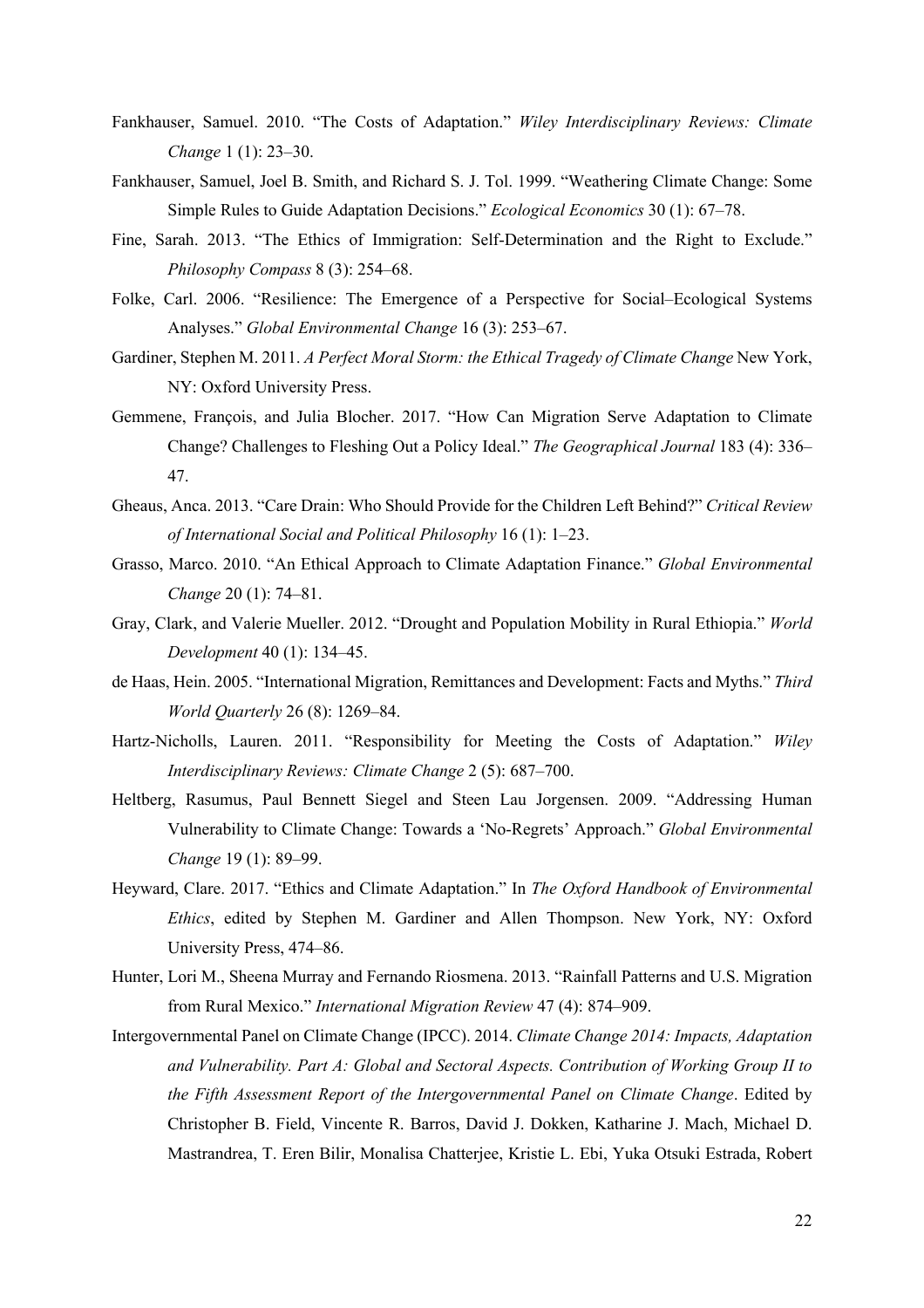C. Genova, Betelhem Girma, Eric S. Kissel, Andrew N. Levy, Sandy MacCracken, Patricia R. Mastrandrea and Leslie L. White. Cambridge: Cambridge University Press.

- Isaksen, Lise Widding, Sambasivan Uma Devi and Arlie Russell Hochschild. 2008. "Global Care Crisis: A Problem of Capital, Care Chain, or Commons?" *American Behavioural Scientist* 52  $(3): 405 - 25.$
- Jagers, Sverker C., and Göran Duus-Otterstrom. 2008. "Dual Climate Change Responsibility: On the Moral Divergences Between Mitigation and Adaptation." *Environmental Politics* 17 (4): 576– 91.
- Kälin, Walter. 2010. "Conceptualizing Climate-induced Displacement." In *Climate Change and Displacement: Multidisciplinary Perspectives*, edited by Jane McAdam. London: Bloomsbury, 81–104.
- Kapur, Devesh and John McHale. 2005. *Give Us Your Best and Brightest: The Global Hunt for Talent and Its Impact on the Developing World*. Washington D.C.: Centre for Global Development.
- Lenard, Patti Tamara, and Christine Straehle. 2010. "Temporary Labour Migration: Exploitation, Tool of Development, or Both?" *Policy and Society* 29 (4): 284–94.
- Lenard, Patti Tamara and Christine Straehle. 2011. "Temporary Migration, Global Redistribution and Democratic Justice." *Politics, Philosophy and Economics* 11 (2): 206–30.
- Little, Peter D., M. Priscilla Stone, Tewodaj Mogues, A. Peter Castro and Workneh Negatu. 2006. "'Moving in Place': Drought and Poverty Dynamics in South Wollo, Ethiopia." *The Journal of Development Studies* 42 (2): 200–25.
- Maharjan, Amina, Ricardo Safra de Campos, Chandni Singh, Shouvik Das, Arjun Srinivas, Mohammad Rashed Alam Bhuiyan, Sultan Ishaq, Muhammad Awais Umar, Tanzina Dilshad, Krity Shrestha, Suruchi Bhadwal, Tuhin Ghosh, Natalie Suckall and Katharine Vincent. 2020. "Migration and Household Adaptation in Climate-Sensitive Hotspots in South Asia" *Current Climate Change Reports* 6: 1–16.
- Massey, Douglas, Joaquin Arango, Graeme Hugo, Ali Kouaouci, Adela Pellegrino and J. Edward Taylor. 1993. "Theories of International Migration: A Review and Appraisal." *Population and Development Review* 19 (3): 431–66.
- Mayer, Robert. 2005. "Guestworkers and Exploitation." *The Review of Politics* 67 (2): 311–34.
- McLeman, Robert, and Lori Hunter. 2010. "Migration in the Context of Vulnerability and Adaptation to Climate Change: Insights from Analogues." *Wiley Interdisciplinary Reviews: Climate Change* 1 (3): 450–61.
- McLeman, Robert and Barry Smit. 2006. "Migration as an Adaptation to Climate Change." *Climatic Change* 76 (1–2): 31–53.
- Milanovic, Branko. 2016. *Global Inequality: A New Approach for the Age of Globalization*. Cambridge, MA: Belknap Press.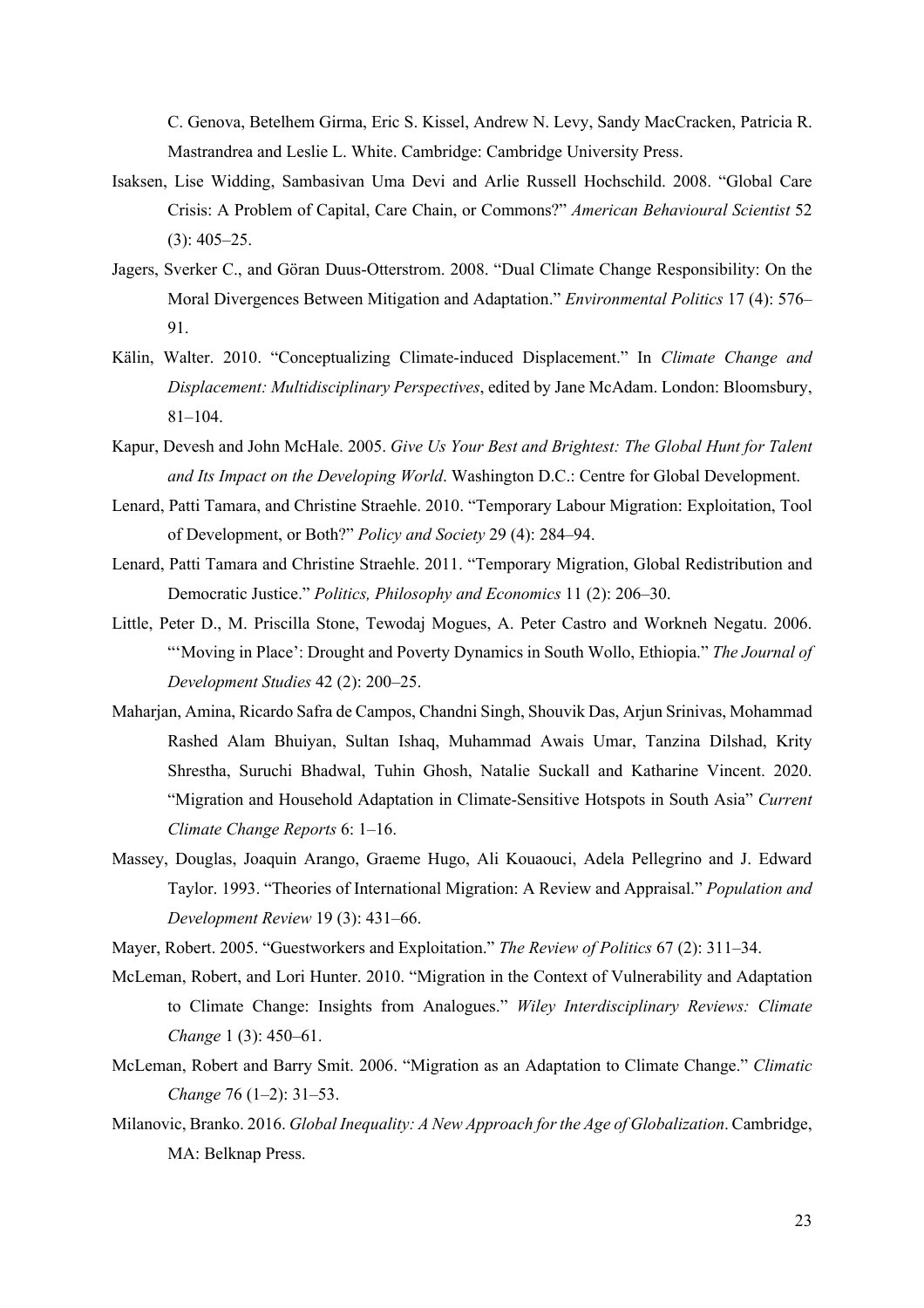- Miller, David. 2007. *National Responsibility and Global Justice*. New York, NY: Oxford University Press.
- Moellendorf, Darrel. 2014. *The Moral Challenge of Dangerous Climate Change: Values, Poverty, and Policy.* Cambridge: Cambridge University Press.
- Moellendorf, Darrel. 2015. "Climate Change Justice." *Philosophy Compass* 10 (3): 173–86.
- de Moor, Nicole. 2011. "Labour Migration for Vulnerable Communities: A Strategy to Adapt to a Changing Environment." *COMCAD Working Papers* 101. https://www.ssoar.info/ssoar/handle/document/38064.
- Moore, Margaret. 2015. *A Political Theory of Territory*. New York, NY: Oxford University Press.
- Narain, Urvashi, Sergio Margulis and Timothy Essam. 2011. "Estimating the Costs of Adaptation to Climate Change." *Climate Policy* 11 (3): 1001–19.
- Oberman, Kieran. 2011. "Immigration, Global Poverty, and the Right to Stay." *Political Studies* 59 (2): 253–68.
- Oberman, Kieran. 2015. "Poverty and Immigration Policy," *American Political Science Review* 109 (2): 239–51.
- Olsaretti, Serena. 2004. *Liberty, Desert, and the Market: A Philosophical Study*. Cambridge: Cambridge University Press.
- Ottonelli Valeria, and Tiziana Torresi. 2012. "Inclusivist Liberal Egalitarianism and Temporary Migration: A Dilemma." *Journal of Political Philosophy* 20 (2): 202–24.
- Ottonelli, Valeria and Tiziana Torresi. 2013. "When is Migration Voluntary?" *International Migration Review* 47 (4): 783–813.
- Paavola Jouni, and W. Neil Adger. 2006. "Fair Adaptation to Climate Change." *Ecological Economics* 56 (4): 594–609.
- Piguet, Etienne, Antoine Pécoud and Paul de Guchteneire. 2011. "Migration and Climate Change: An Overview." *Refugee Survey Quarterly* 30 (3): 1–23.
- Pogge, Thomas. 2002. *World Poverty and Human Rights*. Cambridge: Polity Press.
- Porter, Catherine. 2012. "Shocks, Consumption and Income Diversification in Rural Ethiopia." *Journal of Development Studies* 48 (9): 1209–22.
- Posner, Eric, and Glen Weyl. 2014. "A Radical Solution to Global Income Inequality: Make the U.S. More Like Qatar." *The New Republic*, November 7, 2014. https://newrepublic.com/article/120179/how-reduce-global-income-inequality-openimmigration-policies.
- Rodrik, Dani. 2011. *The Globalization Paradox: Why Global Markets, States, and Democracy Can't Coexist*. New York, NY: Oxford University Press.
- Ruhs, Martin. 2013. *The Price of Rights: Regulating International Labour Migration*. Princeton, NJ: Princeton University Press.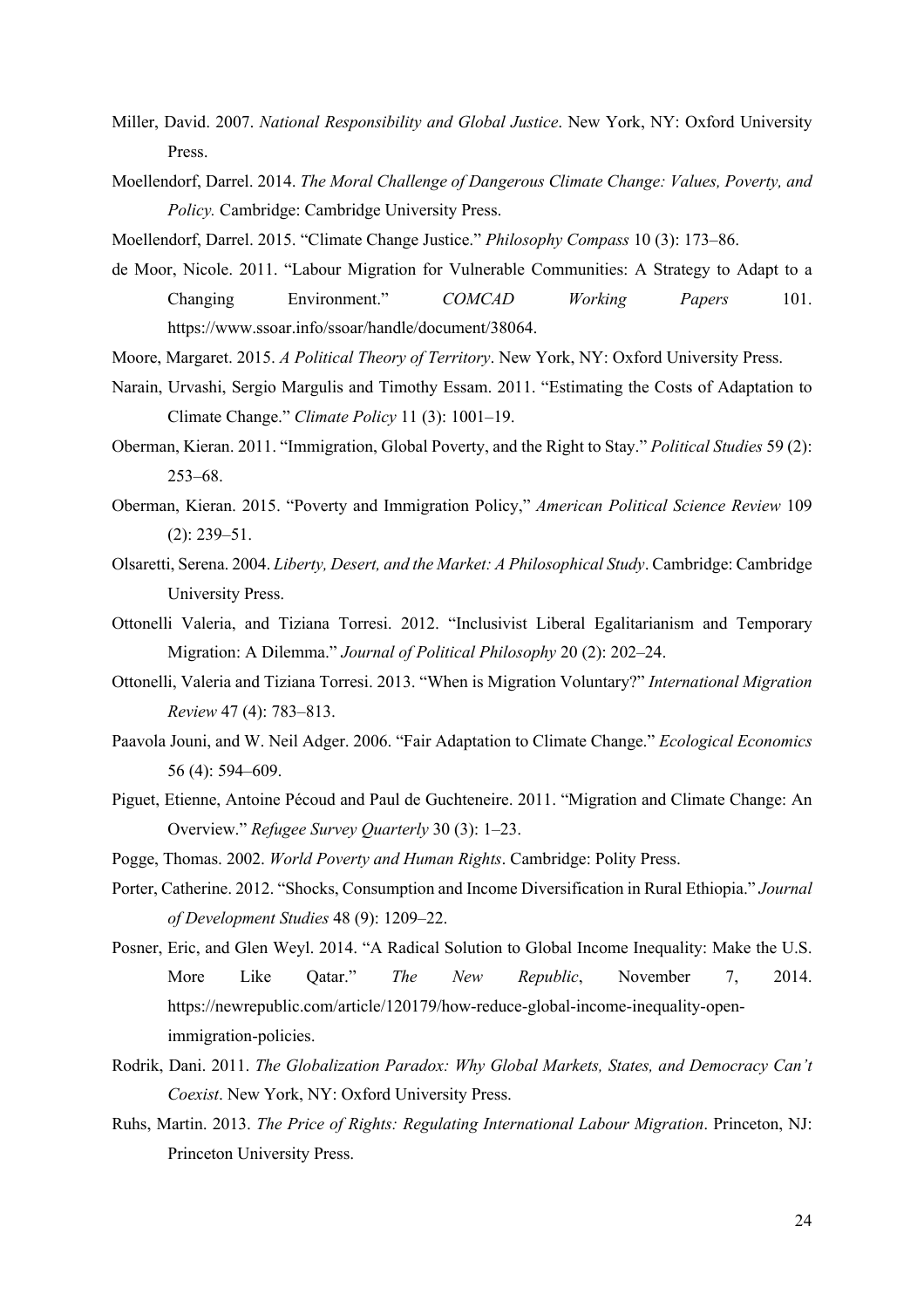- Ruhs, Martin, and Philip Martin. 2008. "Numbers vs. Rights: Trade-Offs and Guest-Worker Programs." *International Migration Review* 42 (1): 249–65.
- Schelling, Thomas C. 1992. "Some Economics of Global Warming." *The American Economic Review* 82 (1): 1–14.
- Sen, Amartya. 1999. *Development as Freedom*. New York, NY: Oxford University Press.
- de Sherbinin, Alex. 2014. "Climate Change Hotspots Mapping: What Have We Learned?" *Climatic Change* 123 (1): 23–37.
- Shue, Henry. 2014. *Climate Justice: Vulnerability and Protection*. Oxford: Oxford University Press.
- Shue, Henry. 2015. "Historical Responsibility, Harm Prohibition, and Preservation Requirement: Core Practical Convergence on Climate Change." *Moral Philosophy and Politics* 2 (1): 7–31.
- Stark, Oded. 1991. *The Migration of Labour*. Oxford: Blackwell.
- Stark, Oded, and David Bloom. 1985. "The New Economics of Labor Migration." *The American Economic Review* 75 (2): 173–78.
- Stark, Oded, Christian Helmenstein and Alexia Prskawetz. 1997. "A Brain Drain with a Brain Gain." *Economics Letters* 55 (2): 227–34.
- Stilz, Anna. 2019. *Territorial Sovereignty: A Philosophical Exploration*. New York, NY: Oxford University Press.
- Tacoli, Cecilia. 2009. "Crisis or Adaptation? Migration and Climate Change in the Context of High Mobility." *Environment & Urbanization* 21 (2): 513–25.
- Taylor, J. Edward. 1999. "The New Economics of Labour Migration and the Role of Remittances in the Migration Process." *International Migration* 37 (1): 63–88.
- Valentini, Laura. 2013. "Justice, Charity and Disaster Relief: What Do We Owe to Haiti, New Zealand and Japan?" *American Journal of Political Science* 57 (2): 491–503.
- Warner, Koko, and Tamer Afifi. 2014. "Where the Rain Falls: Evidence from 8 Countries on How Vulnerable Households use Migration to Manage the Risk of Rainfall Variability and Food Insecurity." *Climate and Development* 6 (1): 1–17.
- Webber, Michael, and Jon Barnett. 2010. *Accommodating Migration To Promote Adaptation To Climate Change*. Washington, DC: The World Bank.

Wellman, Christopher H. 2008. "Immigration and Freedom of Association." *Ethics* 119 (1): 109–141.

- Weyl, Glen. 2018. "The Openness-equality Trade-off in Global Redistribution." *The Economic Journal* 128 (612): F1–F36.
- Wolff, Jonathan. 1998. "Fairness, Respect, and the Egalitarian Ethos." *Philosophy & Public Affairs* 27 (2): 97–122.
- Wolff, Jonathan, and Avner De-Shalit. 2007. *Disadvantage*. New York, NY: Oxford University Press.
- World Bank. 2016. *Migration and Remittances Factbook 2016*. 3rd Edition. Washington D.C.: World Bank.